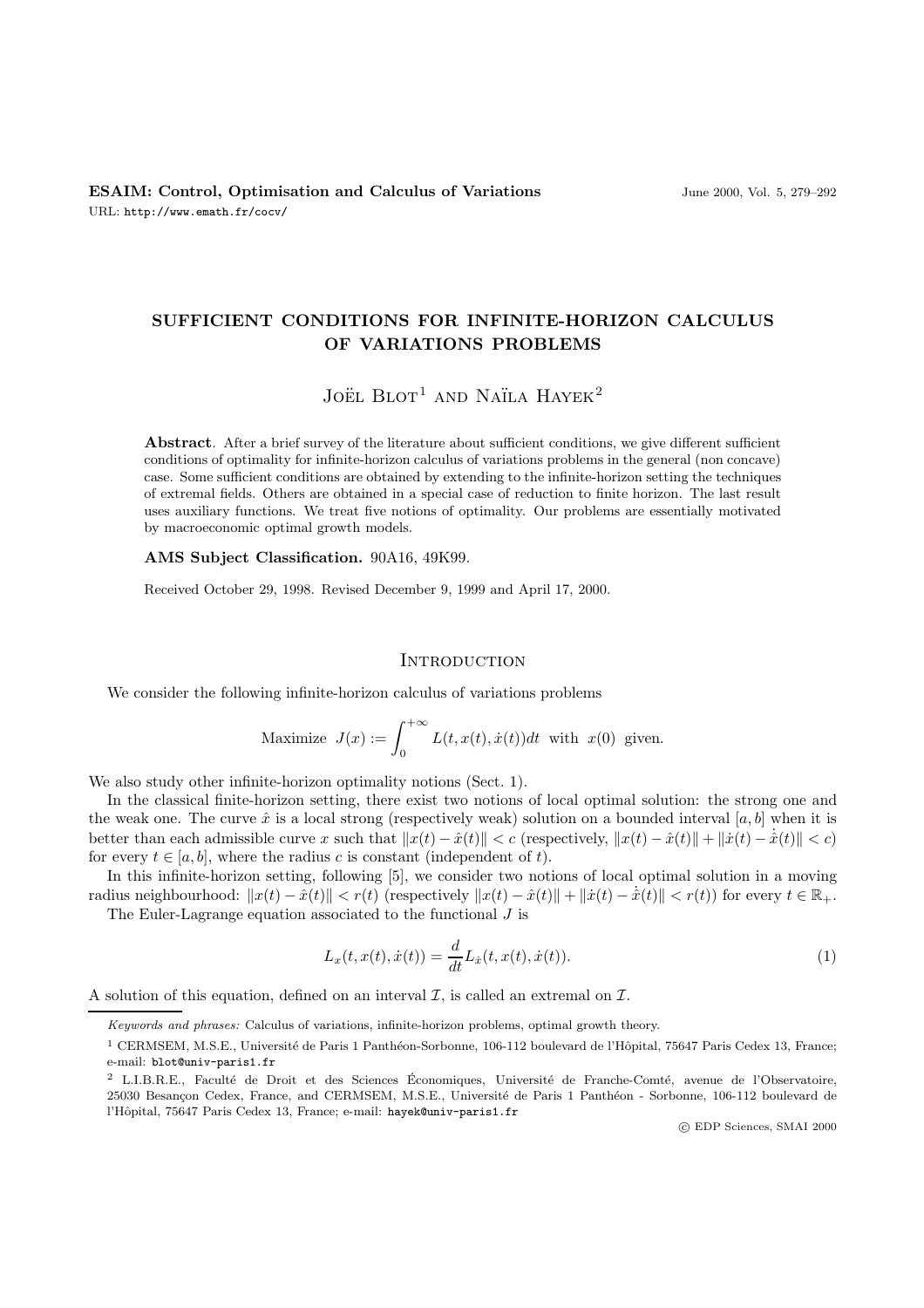In [4], we have studied necessary conditions, notably second-order conditions. In the present work, we want to build sufficient conditions to ensure that an extremal is optimal.

We briefly describe the contents of the paper.

In Section 1, we precise our framework. In Section 2, we precise several notions associated to an extremal, especially the notion of conjugate point. In Section 3, we give a list of assumptions along an extremal. In Section 4, we present a brief survey of the literature on sufficient conditions for optimal control and calculus of variations problems, in the finite and infinite-horizon cases.

In the following sections we present our new results. In Section 5, we establish sufficient conditions for an extremal to be a local optimal solution in a moving radius neighbourhood. In the literature on sufficient conditions, the most usual (sufficient) transversality condition at infinity is the Seierstad-Sydsaeter condition  $(cf. Sect. 3)$  which only works under global concavity assumptions. To treat nonconcave cases, we need to extend to infinite-horizon some tools related to extremal fields (which are classical in finite-horizon) and we use a transversality condition at infinity too, denoted by  $(E,x)$  in Section 4. In Section 6, we give sufficient conditions in a special case where the infinite-horizon problem can be transformed into a finite-horizon problem. We establish sufficient conditions for an extremal to be a local optimal solution in a constant radius neighbourhood. Finally in Section 7, we give sufficient conditions via auxiliary functions.

In Appendix, we precise the notion of (Mayer) extremal field that we use in the infinite-horizon framework and we establish several results to ensure that an extremal curve is embeddable in an extremal field.

These problems are motivated by macroeconomic optimal growth models, and by several physics problems [31].

### 1. Framework and notions of optimality

Let O be a nonempty open subset of  $\mathbb{R}\times\mathbb{R}^n\times\mathbb{R}^n$  such that  $\text{proj}_1(\mathcal{O})\supset\mathbb{R}_+$ . We can consider O as the graph of a correspondence from  $\mathbb{R} \times \mathbb{R}^n$  in  $\mathbb{R}^n$ , and so, for each  $(t, x) \in \mathbb{R} \times \mathbb{R}^n$ , we set

$$
\mathcal{O}(t,x) := \{ v \in \mathbb{R}^n : (t,x,v) \in \mathcal{O} \}, \text{ and}
$$
  

$$
D(\mathcal{O}) := \{ (t,x) \in \mathbb{R} \times \mathbb{R}^n : \mathcal{O} \neq \emptyset \}.
$$

We always assume that, for every  $(t, x) \in D(\mathcal{O}), \mathcal{O}(t, x)$  is convex.

When f is a function, we denote by  $\mathcal{G}(f)$  its graph. We consider the following functions space:

$$
C_{\mathcal{O}}^1 := \{ x \in C^1(\mathbb{R}_+, \mathbb{R}^n) : \mathcal{G}(x, \dot{x}) \subset \mathcal{O} \}.
$$

We shall assume that this functions space is nonempty.

Let  $L \in C^0(\mathcal{O}, \mathbb{R})$  be a Lagrangian function. We consider the two following conditions:

$$
L \in C^1(\mathcal{O}, \mathbb{R})
$$
\n<sup>(2)</sup>

$$
L \in C^2(\mathcal{O}, \mathbb{R}).\tag{3}
$$

For every  $T \in (0, +\infty)$ , and, for every  $x \in C^1_{\mathcal{O}}$ , we define the functional

$$
J_T(x) := \int_0^T L(t, x(t), \dot{x}(t)) dt,
$$

and we denote by dom(J) the set of paths  $x \in C^1_{\mathcal{O}}$  such that the following improper Riemann integral exists in R:

$$
J(x) = \lim_{T \to +\infty} J_T(x) = \int_0^{+\infty} L(t, x(t), \dot{x}(t)) dt.
$$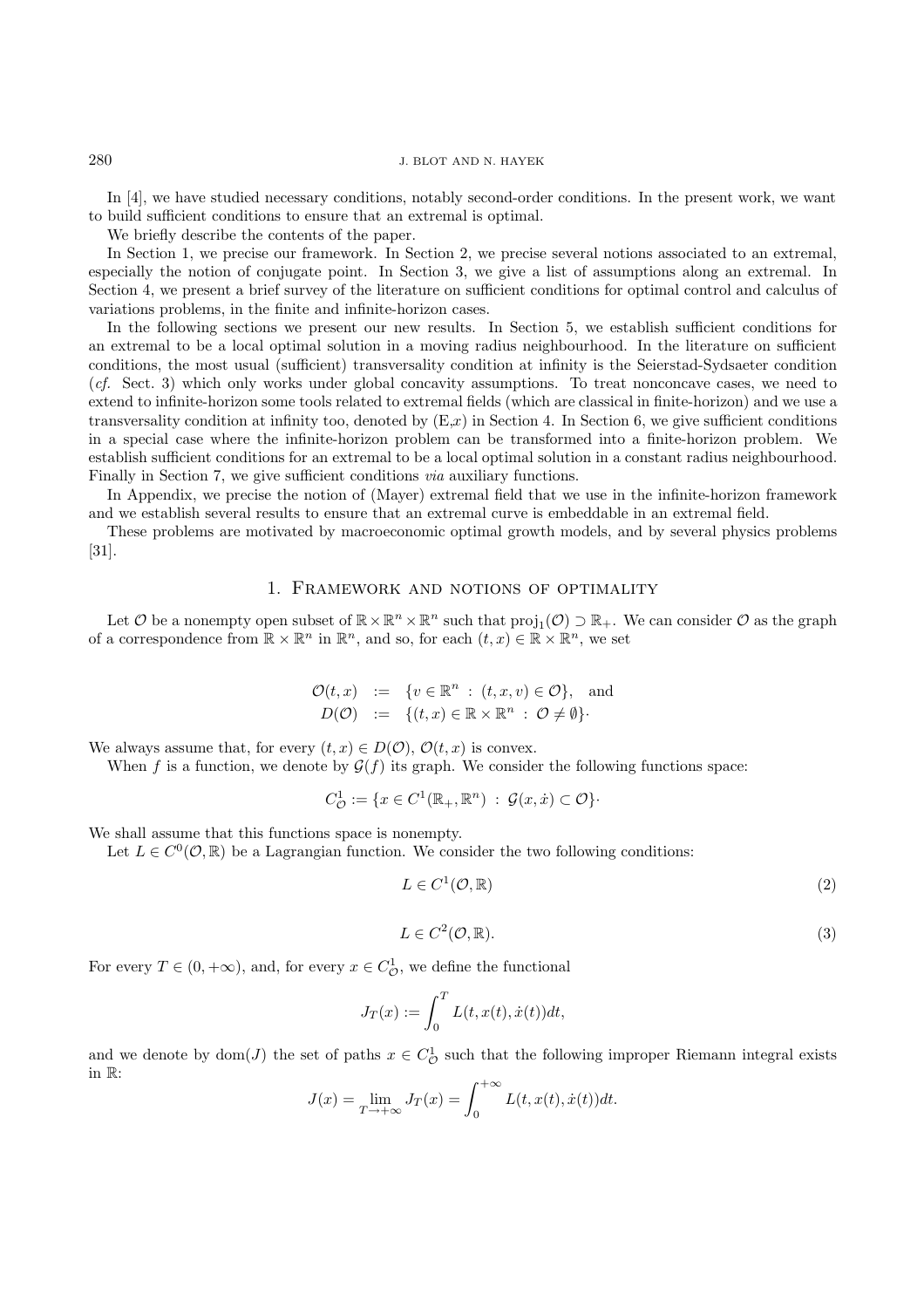We fix  $\eta \in \mathbb{R}^n$  such that  $\mathcal{O}(0, \eta)$  is nonempty, and we set

$$
\mathcal{A}\text{dm}(\eta) := \{x \in \text{dom}(J) : x(0) = \eta\}.
$$

We shall assume that  $\mathcal{A}dm(\eta)$  is nonempty.

We now give different nonequivalent notions of optimality following the framework of  $[3-5]$  for the first one, and the notions provided in [7] for the others.

**Definitions 1.** Let  $x \in C^1_{\mathcal{O}}$  and  $y \in C^1_{\mathcal{O}}$  satisfy  $x(0) = y(0) = \eta$ . We say that:

- **(I)** x is (I)-greater than y, when  $x, y \in \mathcal{A} dm(\eta)$ , and  $J(y) \leq J(x)$ .
- **(II)** x is (II)-greater than y, when  $x \in \mathcal{A}dm(\eta)$ , and  $\limsup J_T(y) \leq J(x)$ .

**(III)** x is (III)-greater than y, when  $\limsup(J_T(y) - J_T(x))$  $(J_T(y) - J_T(x)) \leq 0.$ 

 $T\rightarrow+\infty$ **(IV)** x is (IV)-greater than y, when  $\lim_{T\to\infty} \inf_{y \in T} (J_T(y) - J_T(x)) \leq 0$ .

**(V)** x is (V)-greater than y, when for every  $T \in (0, +\infty)$  such that  $y(T) = x(T)$ , we have  $J_T(y) \leq J_T(x)$ .

**Definitions 2.** Let  $Z \in \{I, II, III, IV, V\}$ . Let  $x \in C^1_{\mathcal{O}}$  satisfy  $x(0) = \eta$ . When  $Z \in \{I, II\}$ , we assume moreover that  $x \in \mathcal{A}dm(\eta)$ . The path x is called:

- (i) (Z)-optimal, when for each  $y \in C^1_{\mathcal{O}}$  such that  $y(0) = \eta$  (and such that  $y \in \mathcal{A}dm(\eta)$  if Z=I), x is (Z)-greater than y.
- (ii) locally strong (Z)-optimal, when there exists  $r \in C^0(\mathbb{R}_+, (0, +\infty))$  such that for every  $y \in C^1_{\mathcal{O}}$  verifying  $y(0) = \eta$  (and verifying  $y \in \mathcal{A}dm(\eta)$  if Z=I), we have:  $|\forall t \in \mathbb{R}_+$ ,  $||y(t) - x(t)|| < r(t)$  implies that x is (Z)-greater than y.
- (iii) locally weak (Z)-optimal, when there exists  $r \in C^0(\mathbb{R}_+, (0, +\infty))$  such that for every  $y \in C^1$  verifying  $y(0) = \eta$  (and verifying  $y \in \mathcal{A} dm(\eta)$  if Z=I), we have:  $[\forall t \in \mathbb{R}_+, ||y(t) - x(t)|| + ||\dot{y}(t) - \dot{x}(t)|| < r(t)$ implies that x is  $(Z)$ -greater than y.

The relationship between these notions of optimality is the following:

$$
[x (\text{II}) - \text{optimal}] \implies [x (\text{III}) - \text{optimal}] \implies [x (\text{IV}) - \text{optimal}]
$$
  

$$
\implies [x (\text{I}) - \text{optimal}] \implies [x (\text{V}) - \text{optimal}],
$$

and similar implications hold for locally strong and locally weak notions of optimality. The first three implications are easy to prove. To prove the last ones, we need a Rounding-Off Corners theorem [3, 5].

### 2. Notions associated to an extremal

The Hamiltonian associated to the Lagrangian  $L$  [5] is the function

 $H: D(\mathcal{O}) \times \mathbb{R}^n \longrightarrow (-\infty, +\infty]$  defined by

 $H(t, x, p) := \sup\{p \cdot v + L(t, x, v) : v \in \mathcal{O}(t, x)\}.$ 

We consider the following condition of finiteness and smoothness on  $H$ :

$$
H \in C^2(\mathcal{O}, \mathbb{R}).\tag{4}
$$

A sufficient condition to ensure (4) is the following:

$$
\exists c < 0, \forall (t, x, v) \in \mathcal{O}, \ \forall w \in \mathbb{R}^n, \ L_{\dot{x}\dot{x}}(t, x, v)(w, w) \leq c \|w\|^2.
$$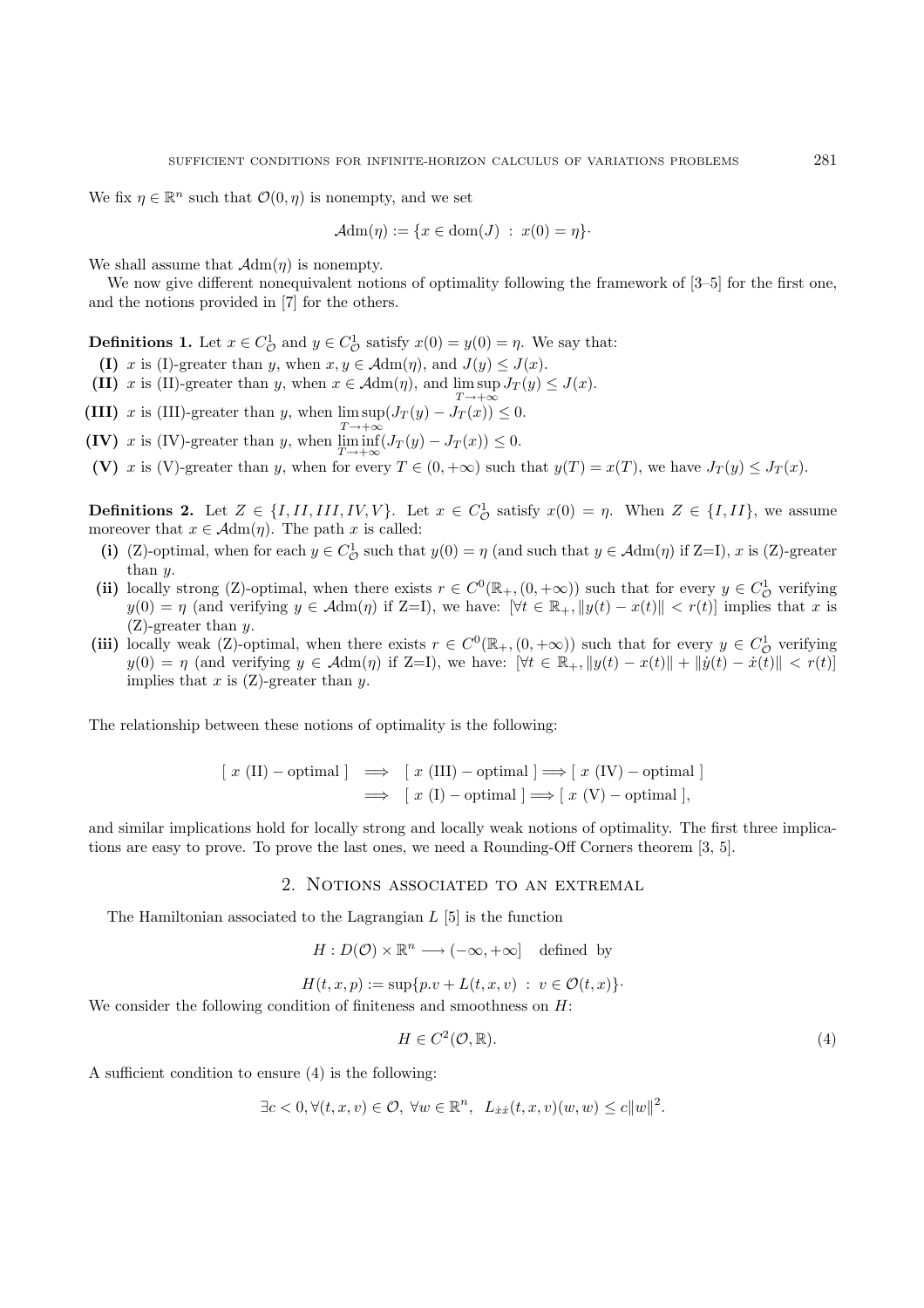Under this condition the Hamiltonian system associated to (1) is:

$$
\begin{array}{rcl}\n\dot{x} & = & H_p(t, x, p) \\
\dot{p} & = & -H_x(t, x, p)\n\end{array}\n\bigg\} \tag{5}
$$

We denote by  $(X(t, t_0, x_0, \alpha), P(t, t_0, x_0, \alpha))$  the flow of (5). When x is an extremal on  $\mathcal{I}$ , we recall the Jacobi equation along  $x$ :

$$
L_{xx}h + L_{x\dot{x}}\dot{h} = \frac{d}{dt}[L_{\dot{x}x}h + L_{\dot{x}\dot{x}}\dot{h}],
$$
\n(6)

where the arguments of the second partial differentials of L are taken at  $(t, x(t), \dot{x}(t))$ .

Let  $\hat{x}$  be an extremal on an unbounded from above interval  $\mathcal{I}$ . For each  $t_0 \in \mathcal{I}$ , we consider the subset  $\mathcal{A}(t_0, \hat{x})$ of  $\mathbb{R}^n$  constituted by the  $\alpha \in \mathbb{R}^n$  such that  $(\mathsf{X}(t, t_0, \hat{x}(t_0), \alpha), \mathsf{P}(t, t_0, \hat{x}(t_0), \alpha))$  is defined for all  $t \in [t_0, +\infty)$ . Setting  $\hat{p}(t) := -L_{\hat{x}}(t, \hat{x}(t), \dot{x}(t)),$  we notice that  $\mathcal{A}(t_0, \hat{x})$  is nonempty since it contains  $\hat{p}(t_0)$ .

We assume fulfilled the following condition:

for every 
$$
t_0 \in \mathcal{I}
$$
,  $\mathcal{A}(t_0, \hat{x})$  is open in  $\mathbb{R}^n$ . (7)

We define the family  $(\Phi(., t_0, \alpha), \Psi(., t_0, \alpha))_{\alpha \in \mathcal{A}(t_0, \hat{x})}$  as follows:

$$
\begin{array}{rcl}\n\Phi(t,t_0,\alpha) & := & \mathsf{X}(t,t_0,\hat{x}(t_0),\alpha) \\
\Psi(t,t_0,\alpha) & := & \mathsf{P}(t,t_0,\hat{x}(t_0),\alpha)\n\end{array}\n\bigg\}.
$$

We note that  $\Phi(t_0, t_0, \alpha) = \hat{x}(t_0)$ ,  $\Psi(t_0, t_0, \alpha) = \alpha$ ,  $\Phi(t, t_0, \hat{p}(t_0)) = \hat{x}(t)$  and  $\Psi(t, t_0, \hat{p}(t_0)) = \hat{p}(t)$  for every  $t \in [t_0, +\infty).$ 

We recall the following definition [4].

**Definition 3.** Under (3), let  $\hat{x}$  be an extremal on  $[t_0, +\infty)$ ,  $t_0 \in \text{proj}_1(\mathcal{O})$ , and  $\tau \in (t_0, +\infty)$ . We say that  $\tau$ is a conjugate point to  $t_0$  (with respect to  $\hat{x}$ ) when there exists a solution h of the Jacobi equation along  $\hat{x}$  on  $[t_0, +\infty)$  such that  $h(t_0) = h(\tau) = 0$  and  $L_{xx}(\tau, x(\tau)\dot{x}(\tau))h(\tau) \neq 0$ .

Under (4),  $\tau$  is a conjugate point to  $t_0$  (with respect to  $\hat{x}$ ) if and only if:  $\det \Phi_\alpha(\tau, \hat{p}(t_0)) = 0$ . We introduce the following definition:

**Definition 4.** Under (3), let  $\hat{x}$  be an extremal on  $[t_0, +\infty)$ ,  $t_0 \in \text{proj}_1(\mathcal{O})$ , and  $\tau \in (t_0, +\infty)$ . We say that  $+\infty$ is conjugate to  $\tau$  (with respect to  $\hat{x}$ ) when there exists a nontrivial solution h of the Jacobi equation along  $\hat{x}$  on  $[t_0, +\infty)$  such that  $\lim_{t \to +\infty} h(t) = h(\tau) = 0.$ 

We recall that the Weierstrass excess function is defined by:

$$
\mathcal{E}(t, x, v, w) := L(t, x, w) - L(t, x, v) - L_x(t, x, v) . (w - v).
$$

The domain of definition of  $\mathcal E$  is

$$
\{(t, x, v, w) \in \mathbb{R} \times \mathbb{R}^n \times \mathbb{R}^n \times \mathbb{R}^n : (t, x, v) \in \mathcal{O}, (t, x, w) \in \mathcal{O}\}.
$$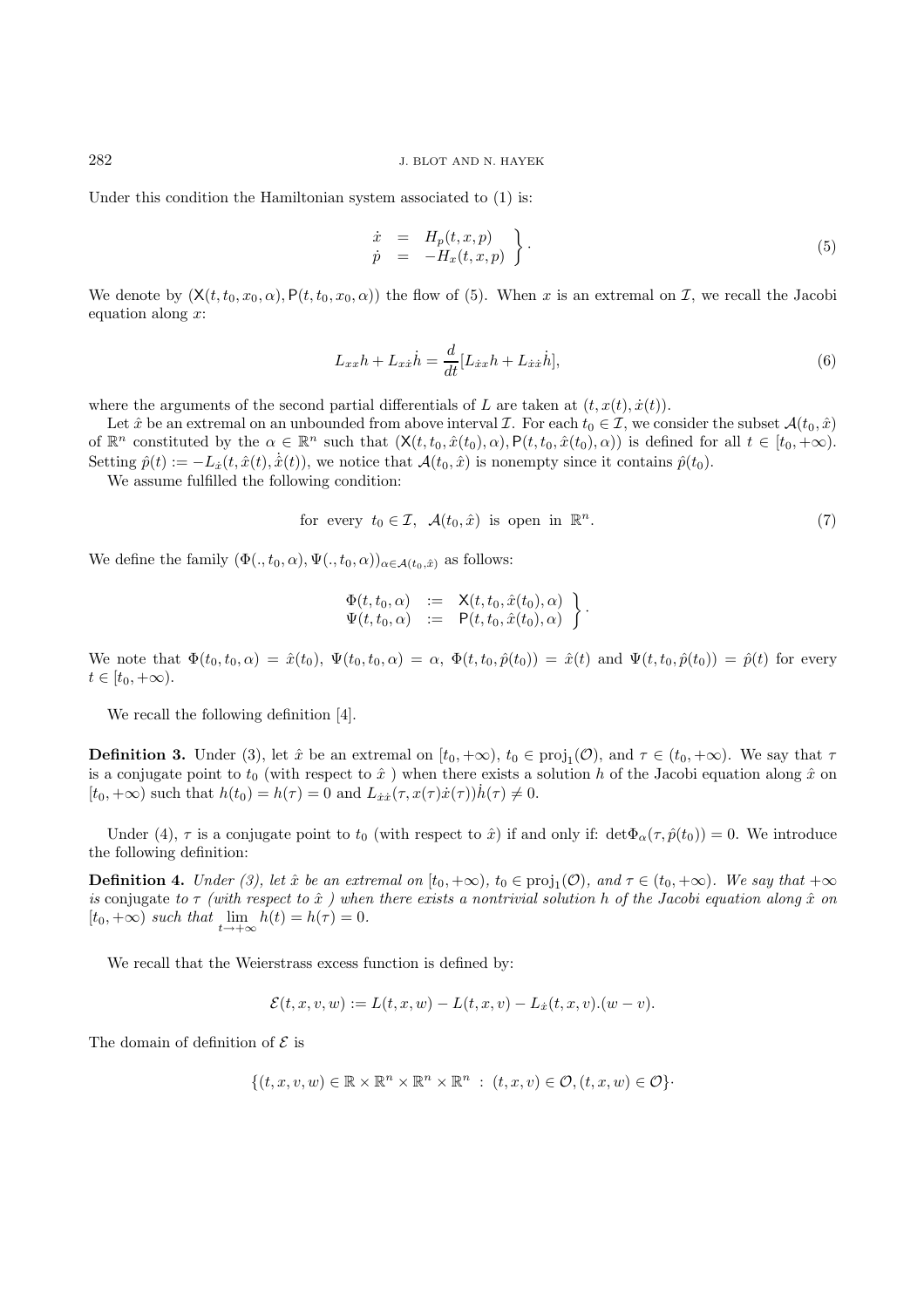### 3. A brief survey of sufficient conditions

**For finite-horizon optimal control problems**, we follow Seierstad and Sydsaeter [25] and Hartl et al. [16], to enumerate the known results. Mangasarian [20] proved that the necessary conditions together with the concavity of the Hamiltonian function with respect to the state and control variables were sufficient for optimality. Later, Arrow [2] proposed a result where concavity, with respect to the state variable, of the Hamiltonian maximized with respect to the control variable, replaced Mangasarian concavity of the Hamiltonian. Leitman and Stalford [18], then Seierstad and Sydsaeter [25] gave sufficient conditions where they weakened Arrow's condition. We can consider these conditions as "almost concavity" conditions.

**For infinite-horizon optimal control problems**, the previous results were extended by adding transversality conditions at infinity of the form  $\limsup_{T \to +\infty} \lambda(T)(x(T) - \hat{x}(T)) \geq 0$  or  $\liminf_{T \to +\infty} \lambda(T)(x(T) - \hat{x}(T)) \geq 0$ , for all  $T\rightarrow+\infty$ admissible  $x$ , where  $\lambda$  is the adjoint function.

Recall that the first works on infinite horizon are due to Pontryagin and his school [22], where they briefly discuss infinite horizon optimal control problems in the special case of bounded controls and with the condition that the state has a given limit at infinity.

**Other viewpoints** are found for instance in Zeidan [30], Sorger [28], where a Riccati matrix differential inequality is used.

We cite also the method of regular synthesis of Boltyanskii [9]. We will not discuss dynamic programming and rather send the reader to Fleming and Rishel [12] and Fleming and Soner [13].

**For finite-horizon calculus of variations problems**, sufficient conditions under concavity of the Lagrangian are found in [29] (p. 208) whereas sufficient conditions without concavity assumptions are based on conjugate points, Jacobi condition and extremal fields [1, 11, 14, 17, 23],...

**For infinite-horizon calculus of variations problems**, we shall give the following theorems adapted from control theory:

**Theorem 1.** Under (2), let  $\hat{x} \in C^1_{\mathcal{O}}$  satisfy  $\hat{x}(0) = \eta$ . If the following conditions are fulfilled:

- $\hat{x}$  satisfies the Euler-Lagrange equation;
- L is concave with respect to  $(x, \dot{x})$ ;
- $\limsup_{T \to +\infty} L_x(T, \hat{x}(T), \dot{\hat{x}}(T))(x(T) \hat{x}(T)) \leq 0$ , for all  $x \in C^1_{\mathcal{O}}$  such that  $\hat{x}(0) = \eta$  $T\rightarrow+\infty$

then  $\hat{x}$  is (III)-optimal.

One could take  $\liminf_{T \to +\infty} L_{\hat{x}}(T, \hat{x}(T), \dot{\hat{x}}(T))(x(T) - \hat{x}(T)) \leq 0$  and get  $\hat{x}$  is (IV)-optimal.

**Theorem 2.** Under (2), let  $\hat{x} \in C^1_{\mathcal{O}}$  satisfy  $\hat{x}(0) = \eta$ . If the following conditions are fulfilled:

- $\hat{x}$  satisfies the Euler-Lagrange equation;
- $\mathcal{E}(t, \hat{x}, \dot{\hat{x}}, z) \leq 0$  for all  $z \in \mathcal{O}(t, \hat{x})$ ;
- $[x \to H(t, x, -L_{\dot{x}}(t, \hat{x}(t), \dot{x}(t))))$  is concave;
- $\limsup_{T \to +\infty} L_x(T, \hat{x}(T), \dot{\hat{x}}(T))(x(T) \hat{x}(T)) \leq 0$  for all  $x \in C^1_{\mathcal{O}}$  such that  $\hat{x}(0) = \eta$  $T\rightarrow+\infty$

then  $\hat{x}$  is (III)-optimal.

**Theorem 3.** Under (2), let  $\hat{x} \in C^1_{\mathcal{O}}$  satisfy  $\hat{x}(0) = \eta$ . If the following conditions are fulfilled:

- $\hat{x}$  satisfies the Euler-Lagrange equation;
- for all  $x \in C^1_{\mathcal{O}}$  such that  $\hat{x}(0) = \eta$  we have  $L(t, \hat{x}(t), \dot{x}(t)) L(t, x(t), \dot{x}(t)) \geq L_x(t, \hat{x}(t), \dot{x}(t))(\hat{x}(t) x(t))$  $+L_{\dot{x}}(t, \hat{x}(t), \dot{\hat{x}}(t))(\dot{\hat{x}}(t) - \dot{x}(t));$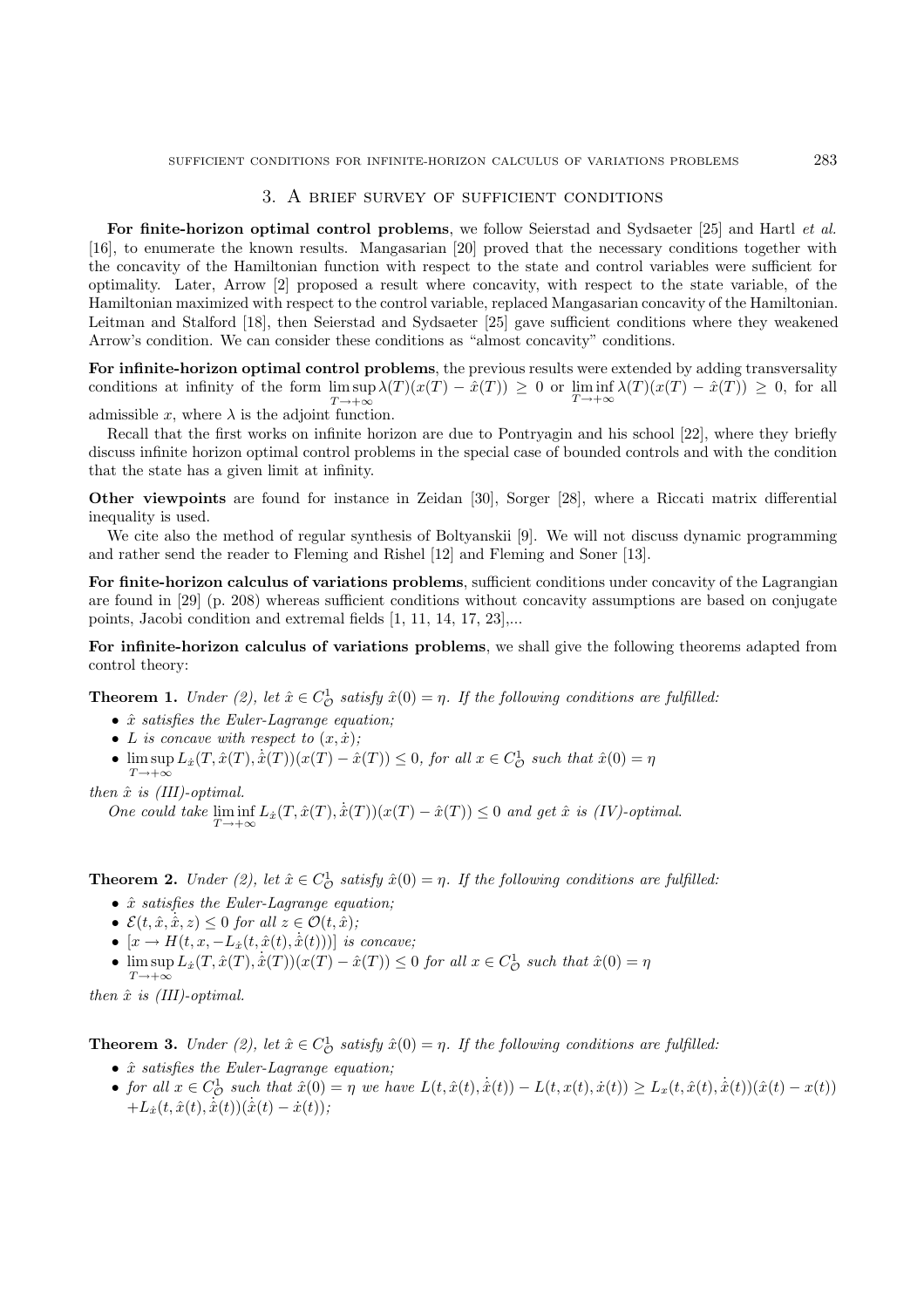### 284 J. BLOT AND N. HAYEK

•  $\limsup_{T \to +\infty} L_x(T, \hat{x}(T), \dot{\hat{x}}(T))(x(T) - \hat{x}(T)) \leq 0$ , for all  $x \in C^1_{\mathcal{O}}$  such that  $\hat{x}(0) = \eta$  $T\rightarrow+\infty$ 

then  $\hat{x}$  is (III)-optimal.

**Theorem 4.** Under (2), let  $\hat{x} \in C^1_{\mathcal{O}}$  satisfy  $\hat{x}(0) = \eta$ . If the following conditions are fulfilled:

- $\hat{x}$  satisfies the Euler-Lagrange equation;
- $\mathcal{E}(t, \hat{x}, \dot{\hat{x}}, z) \leq 0$  for all  $z \in \mathcal{O}(t, \hat{x})$ ;
- for all  $x \in C^1_{\mathcal{O}}$  such that  $\hat{x}(0) = \eta$  we have  $H(t, x(t), -L_{\dot{x}}(t, \hat{x}(t), \dot{x}(t))) H(t, \hat{x}(t), -L_{\dot{x}}(t, \hat{x}(t), \dot{x}(t)))$  $\leq L_x(t, \hat{x}(t), \dot{\hat{x}(t)})(x(t) - \hat{x}(t));$
- $\limsup_{T \to +\infty} L_x(T, \hat{x}(T), \dot{\hat{x}}(T))(x(T) \hat{x}(T)) \leq 0$  for all  $x \in C^1_{\mathcal{O}}$  such that  $\hat{x}(0) = \eta$  $T\rightarrow+\infty$

then  $\hat{x}$  is (III)-optimal.

## 4. The assumptions

We denote by  $BC^0(\mathbb{R}_+, (0, +\infty))$  the space of continuous bounded functions from  $\mathbb{R}_+$  in  $(0, +\infty)$ . Under (3), when  $x \in C^1_{\mathcal{O}}$ , we consider the following conditions:

- $(A,x)$ : x is an extremal.
- $(\mathbf{B},x)$ : There exists  $r \in BC^0(\mathbb{R}_+, (0, +\infty))$  such that for every  $(t, y, v, w)$  verifying  $(t, y, v) \in \mathcal{O}$ ,  $(t, y, w) \in \mathcal{O}$ , and  $||y - x(t)|| + ||v - x(t)|| < r(t)$ , we have  $\mathcal{E}(t, y, v, w) \leq 0$ .
- **(B',x):** There exists  $c_1 > 0$  such that for every  $(t, y, v, w)$  verifying  $(t, y, v) \in \mathcal{O}$ ,  $(t, y, w) \in \mathcal{O}$ , and  $||y - x(t)|| + ||v - e^{\delta t} \dot{x}(t)|| < c_1$ , we have  $\mathcal{E}(t, y, e^{-\delta t} v, e^{-\delta t} w) \leq 0$ .
- **(C,x):** For every  $t \in \mathbb{R}_+$ , we have  $L_{\dot{x}\dot{x}}(t, x(t), \dot{x}(t)) < 0$  (negative definite) (the strengthened Legendre condition).

**(C',x):** There exists  $r \in BC^0(\mathbb{R}_+, (0, +\infty))$  such that for every  $(t, y, v) \in \mathcal{O}$  verifying  $||y - x(t)|| + ||v - \dot{x}(t)||$  $\langle r(t), \text{ we have } L_{\dot{x}\dot{x}}(t, y, v) \leq 0 \text{ (negative semidefinite)}.$ 

 $(\mathbf{C}^*,x)$ : For every  $t \in \mathbb{R}_+$ , we have  $L_{\dot{x}\dot{x}}(t, x(t), \dot{x}(t)) \leq 0$  (negative semidefinite) (the Legendre condition).

 $(D, x)$ : There does not exist any conjugate point to 0 (with respect to x) in  $(0, +\infty)$  (Jacobi condition).

 $(D^{\prime},x)$ : There exists  $t_0 \in (-\infty,0)$  such that x is extendable (as an extremal) to  $[t_0,+\infty)$  and there does not exist any point in  $[t_0, 0)$  which is conjugate to a point of  $(0, +\infty)$  (with respect to x).

 $(D^{\prime\prime},x)$ : There does not exist any conjugate point to 0 (with respect to x) in  $(0, +\infty)$  and  $+\infty$  is not conjugate to 0 ("Strong" Jacobi condition).

(E,x): 
$$
\lim_{t \to +\infty} L_{\dot{x}}(t, x(t), \dot{x}(t)) = 0.
$$

In [4, 5], it is shown that  $(A, x)$ ,  $(C'', x)$ ,  $(D, x)$  are necessary conditions of Z-optimality, for all Z.

Except the last three conditions, these conditions are similar to the classical ones for finite-horizon calculus of variations problems [1, 11, 14, 23].

Since  $\mathcal O$  is open and since proj<sub>1</sub> is an open mapping ([27], p. 63), proj<sub>1</sub>( $\mathcal O$ ) is open in  $\mathbb R$  and it contains  $\mathbb R_+$ ; and so there exists  $\sigma < 0$  such that  $proj_1(\mathcal{O}) \supset (\sigma, +\infty)$ . By using (4) and the existence of nonextendable solutions of ODE, since the domain of definition of a nonextendable solution is an open interval  $[6]$ , x is extendable to an extremal defined on  $(t_1, +\infty)$ , where  $t_1 \in (\sigma, 0)$ . This allows us to formulate condition  $(D', x)$ .

We note that in a finite-horizon framework, a condition like  $(D, x)$  implies a condition like  $(D',x)$  [1], but in our infinite-horizon framework, this implication is not guaranteed.

### 5. Sufficient conditions via extremal fields

We provide sufficient conditions by using extremal fields for infinite-horizon problems. Notions about extremal fields (in infinite horizon problems) are given in Appendix.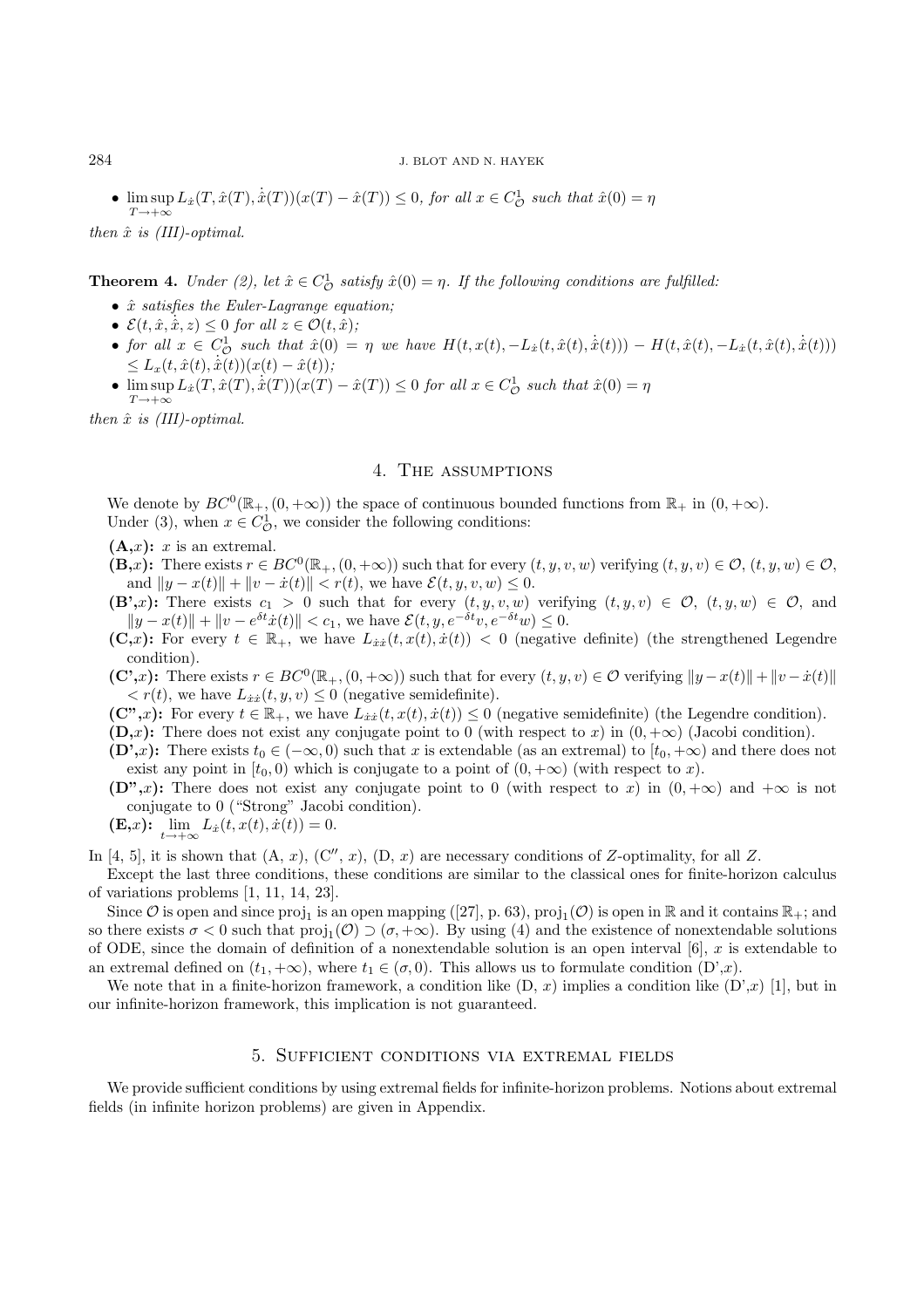**Lemma 1.** Assume that (3) is satisfied. Let  $\hat{x} \in C_0^1$ . If  $(C, \hat{x})$  is satisfied then there exists  $s \in C^0(\mathbb{R}_+, (0, +\infty))$ such that for every  $y : \mathbb{R}_+ \longrightarrow \mathbb{R}^n$ , for every  $z : \mathbb{R}_+ \longrightarrow \mathbb{R}^n$  verifying, for every  $t \in \mathbb{R}_+$ ,  $(t, y(t), z(t)) \in \mathcal{O}$  and  $||y(t) - \hat{x}(t)|| + ||z(t) - \dot{\hat{x}}(t)|| < s(t)$ , we have, for every  $t \in \mathbb{R}_+$ ,  $L_{\hat{x}\hat{x}}(t, y(t), z(t)) < 0$  (definite negative).

*Proof.* For each  $n \in \mathbb{N}$ , the compactness of  $K_n := \{(t, \hat{x}(t), \dot{\hat{x}}(t)) : t \in [n, n+1]\}$ , ensures the existence of  $\rho_n > 0$ , such that  $L_{\dot{x}\dot{x}}$  is negative definite on  $\{(t, y, z): d((t, y, z); K_n) < \rho_n\}$ . Proceeding as in the proof of Proposition A1, we obtain s.  $\Box$ 

**Lemma 2.** Assume that (3) is satisfied. Let  $\hat{x} \in C^1_{\mathcal{O}}$  satisfy  $\hat{x}(0) = \eta$  and be embeddable in a field  $f : N \longrightarrow M$ . Let  $u : M \longrightarrow \mathbb{R}^n$  be the slope of f.

Then for every  $r \in C^0(\mathbb{R}_+, (0, +\infty))$ , there exists  $r_1 \in C^0(\mathbb{R}_+, (0, +\infty))$  such that, for all  $x \in C^1_0$  verifying for every  $t \in \mathbb{R}_+$ ,  $(t, x(t)) \in M$ , we have:  $\forall t \in \mathbb{R}_+$ ,  $||x(t) - \hat{x}(t)|| < r_1(t)$  implies  $\forall t \in \mathbb{R}_+$ ,  $||x(t) - \hat{x}(t)||$ + $||u(t, x(t)) - u(t, \hat{x}(t))|| < r(t)$ .

*Proof.* Let  $r \in C^{0}(\mathbb{R}_{+}, (0, +\infty))$  be given. For each  $n \in \mathbb{N}$ , we consider  $[n, n + 1]$ . Since u is continuous from M to  $\mathbb{R}^n$ , the Nemytskii operator  $\mathcal{N}_{u_{[n,n+1]}}$  is continuous from  $C^0([n,n+1],\mathbb{R}^n)$  to  $C^0([n,n+1],\mathbb{R}^n)$ . So by taking  $\mu_n := \inf r([n, n + 1]) > 0$ , we can assert the existence of  $\xi_n > 0$ ,  $\xi_n \leq \frac{\mu_n}{2}$  such that, for every  $y \in C^{0}([n,n+1], \mathbb{R}^{n})$  whose graph is included in M, for every  $t \in [n,n+1]$ ,  $||y(t) - \hat{x}(t)|| \leq \xi_{n}$ implies that, for every  $t \in [n, n+1]$ ,  $\|u(t, y(t)) - u(t, \hat{x}(t))\| \leq \frac{\mu_n}{2}$ , which implies that for every  $t \in [n, n+1]$ ,  $||y(t) - \hat{x}(t)|| + ||u(t, y(t)) - u(t, \hat{x}(t))|| \leq \mu_n$ . Proceeding as in the proof of Proposition A1, we obtain  $r_1$ .

**Proposition 1.** Under (3), let  $\hat{x} \in C^1_{\mathcal{O}}$  satisfy  $\hat{x}(0) = \eta$ . We assume that the following conditions are fulfilled.

- (i)  $\hat{x}$  is embeddable in a Mayer field  $f : N \longrightarrow M$  whose slope is  $u : M \longrightarrow \mathbb{R}^n$ .
- (ii)  $(E, \hat{x})$  is satisfied.
- (iii) For every  $x \in C^1_{\mathcal{O}}$  whose graph is included in M and verifying  $x(0) = \eta$  (respectively there exists  $r \in C^0_{\mathcal{O}}$ )  $C^0(\mathbb{R}_+, (0, +\infty))$  such that, for every  $x \in C^1_\mathcal{O}$  whose graph is included in M and verifying:  $x(0) = \eta$  and  $for\ every\ t \in \mathbb{R}_+,\ ||x(t)-\hat{x}(t)|| + ||\dot{x}(t)-\dot{\hat{x}}(t)|| < r(t)$ , we have  $\mathcal{E}(t, x(t), u(t, x(t)), \dot{x}(t)) \leq 0$ .

Then  $\hat{x}$  is local strong (III)-optimal (respectively local weak (III)-optimal).

Moreover if  $\hat{x} \in \text{Adm}(\eta)$ , then  $\hat{x}$  is local strong (II)-optimal (respectively local weak (II)-optimal).

*Proof.* Under (i) and (ii), Proposition A3 implies the existence of a function  $r_1 \in BC^0(\mathbb{R}_+, (0, +\infty))$  such that, for every  $x \in C^1_{\mathcal{O}}$  whose graph is included in M and verifying:  $x(0) = \eta$  and for every  $t \in \mathbb{R}_+$ ,  $||x(t) - \hat{x}(t)||$  $\langle r_1(t),\rangle$  we have

$$
\limsup_{T \to +\infty} (J_T(x) - J_T(\hat{x})) = \limsup_{T \to +\infty} \int_0^T \mathcal{E}(t, x(t), u(t, x(t)), \dot{x}(t)) dt.
$$

Hence, by (iii), we have for these curves x:  $\limsup(J_T(x) - J_T(\hat{x})) \leq 0$ , so the first conclusion follows. The  $T\rightarrow+\infty$  $\Box$ reasoning is similar for the second (local) part of (iii).

**Theorem 5.** Under (3) and (4), let  $\hat{x} \in C_0^1$  satisfy  $\hat{x}(0) = \eta$ . If  $(A, \hat{x})$ ,  $(B, \hat{x})$  or  $(C', \hat{x})$ ,  $(C, \hat{x})$ ,  $(D', \hat{x})$ ,  $(D', \hat{x})$ ,  $(D', \hat{x})$  $(E, \hat{x})$  (respectively  $(A, \hat{x})$ ,  $(C, \hat{x})$ ,  $(D', \hat{x})$ ,  $(E, \hat{x})$ ) are fulfilled, then  $\hat{x}$  is local strong (III)-optimal (respectively local weak (III)-optimal).

Moreover if  $\hat{x} \in \text{Adm}(\eta)$ , then  $\hat{x}$  is local strong (II)-optimal (respectively local weak (II)-optimal).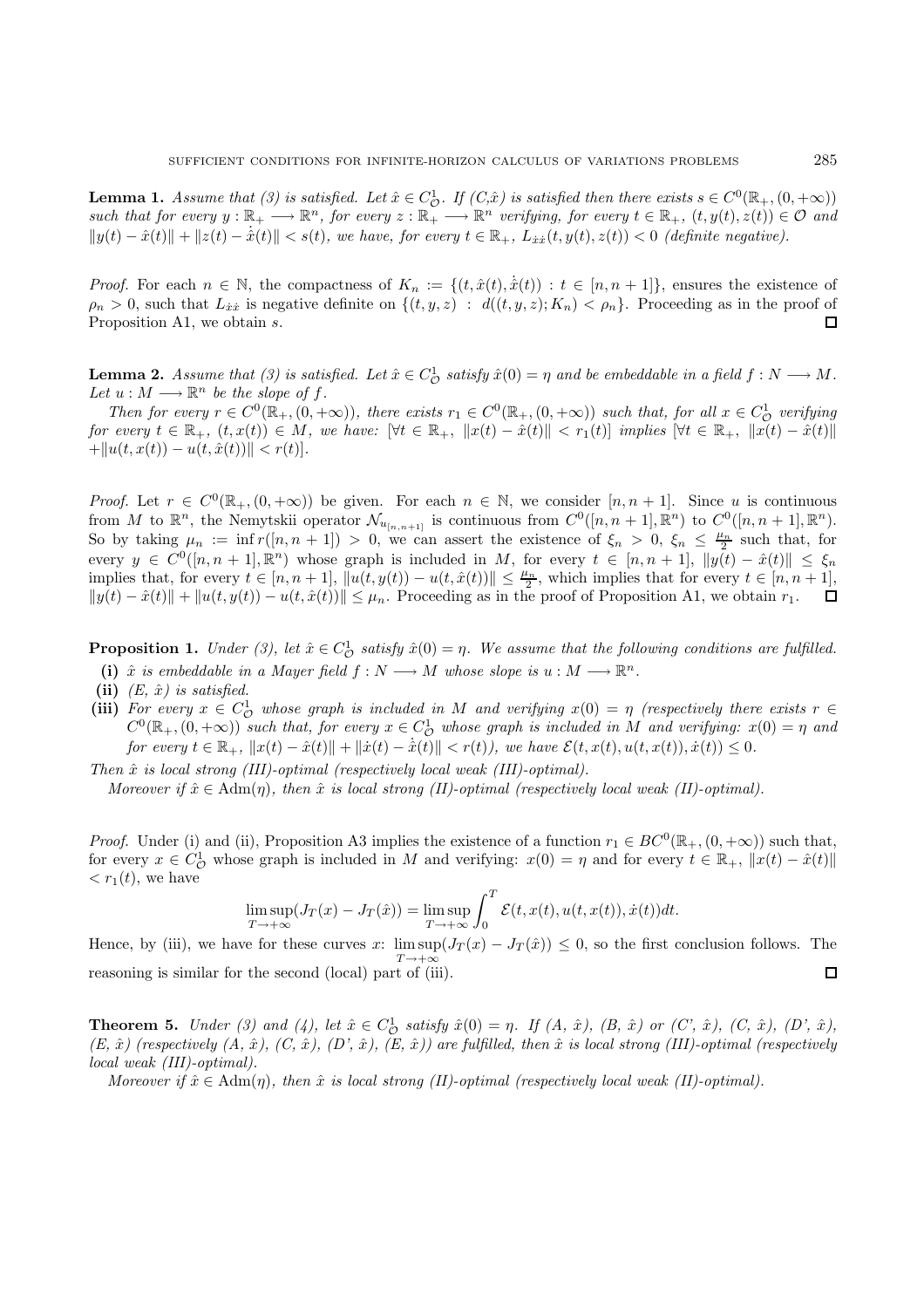*Proof.* Since  $(A, \hat{x})$ ,  $(C, \hat{x})$ , and  $(D', \hat{x})$  are satisfied, Proposition A2 implies that  $\hat{x}$  is embeddable in a Mayer field. Since  $(E, \hat{x})$  is satisfied, the conclusion of Proposition 1 holds. Let  $r_1$  be obtained by that theorem. Let r be the function given by  $(B, \hat{x})$ . Lemma 2 implies thus the existence of a function  $r_2 \in BC^0(\mathbb{R}_+, (0, +\infty))$  such that, for every  $x \in C^1_{\mathcal{O}}$  whose graph is included in  $M$ , we have

$$
[\forall t \in \mathbb{R}_+, \|x(t) - \hat{x}(t)\| < r_2(t)] \Longrightarrow [\forall t \in \mathbb{R}_+, \|x(t) - \hat{x}(t)\| + \|u(t,x(t)) - u(t,\hat{x}(t)))\| < r(t)].
$$

Let  $r^* := \min\{r_1, r_2\} \in BC^0(\mathbb{R}_+, (0, +\infty))$ , and we have

$$
[\forall t\in\mathbb{R}_+, \|x(t)-\hat{x}(t)\| < r^*(t)]\Longrightarrow [\forall t\in\mathbb{R}_+, \mathcal{E}(t,x(t),u(t,x(t)),\dot{x}(t))\leq 0].
$$

The first part of the conclusion follows from Proposition 1. The reasoning is similar for the second part.  $\Box$ 

### 6. Sufficient conditions in a case of reduction to finite horizon

The special case  $L(t, x, \dot{x}) = e^{-\delta t} \ell(x, \dot{x})$  with  $\delta > 0$ , arises in optimal growth macroeconomic theory [19, 24]. From  $\Omega$ , a nonempty open subset of  $\mathbb{R}^n \times \mathbb{R}^n$ , we build  $\mathcal{O} := \mathbb{R}_+ \times \Omega$ .

Theorem 5 can be totally applied in this case. But taking into account the specification of this case, following a reduction to finite-horizon encountered in [3], we can state a result in a neighbourhood of constant radius. For this, we introduce the following function space:

$$
NC_{\mathcal{O}}^1 := \left\{ x \in C_{\mathcal{O}}^1 : \lim_{t \to +\infty} x(t) , \lim_{t \to +\infty} \dot{x}(t) \text{ and } \lim_{t \to +\infty} \dot{x}(t) e^{\delta t} \text{ exist in } \mathbb{R}^n \right\}.
$$

Since  $\lim_{t\to+\infty} x(t)$  is finite, we necessarily have  $\lim_{t\to+\infty} \dot{x}(t)=0$ .

We introduce two new assumptions:

$$
\forall x \in C^1_{\mathcal{O}}, \ \forall s \in \mathbb{R}_+, \ \{ (t, x(s), 0) : t \ge s \} \subset \mathcal{O}.
$$
\n
$$
(8)
$$

#### $\ell$  is bounded from below on  $\Omega$ . (9)

By replacing  $\ell$  by  $\ell - \inf\ell(\Omega)$ , we do not change the optimal local solution of the variational problem, and so condition (9) is equivalent to the condition  $\ell > 0$ .

**Theorem 6.** Under  $(3, 4, 8)$  and  $(9)$ , let  $\hat{x} \in NC^1_{\mathcal{O}} \cap \text{Adm}(\eta)$ . If  $(A, \hat{x})$ ,  $(B, \hat{x})$ ,  $(C, \hat{x})$ ,  $(D'', \hat{x})$  are fulfilled then there exists a constant  $c > 0$  such that for every  $z \in Adm(\eta)$  we have:

$$
\forall t \in \mathbb{R}_+, \ \|z(t) - \hat{x}(t)\| < c \Longrightarrow J(z) \le J(\hat{x}).
$$

*Proof.* Following the method used in [3], we introduce the function  $\gamma : [0, +\infty] \to [-\delta^{-1}, 0], \gamma(t) := (-\delta^{-1})e^{-\delta t}$ and we define the function y by  $y(s) := x \circ \gamma^{-1}(s)$  when  $s \in [-\delta^{-1}, 0]$  and  $x \in NC^1_{\mathcal{O}}$ . Thus  $y(-\delta^{-1}) = \eta$  and  $y(0) = \lim_{t \to +\infty} x(t)$  exists by hypothesis.

We consider the following finite-horizon calculus of variations problem:

$$
(\mathcal{F}_{\delta}) \text{ Maximize } \mathcal{J}_{\delta}(y) := \int_{-1/\delta}^{0} \mathcal{L}(s, y(s), \dot{y}(s)) ds = \int_{-1/\delta}^{0} \ell(y(s), -\delta.s. \dot{y}(s)) ds
$$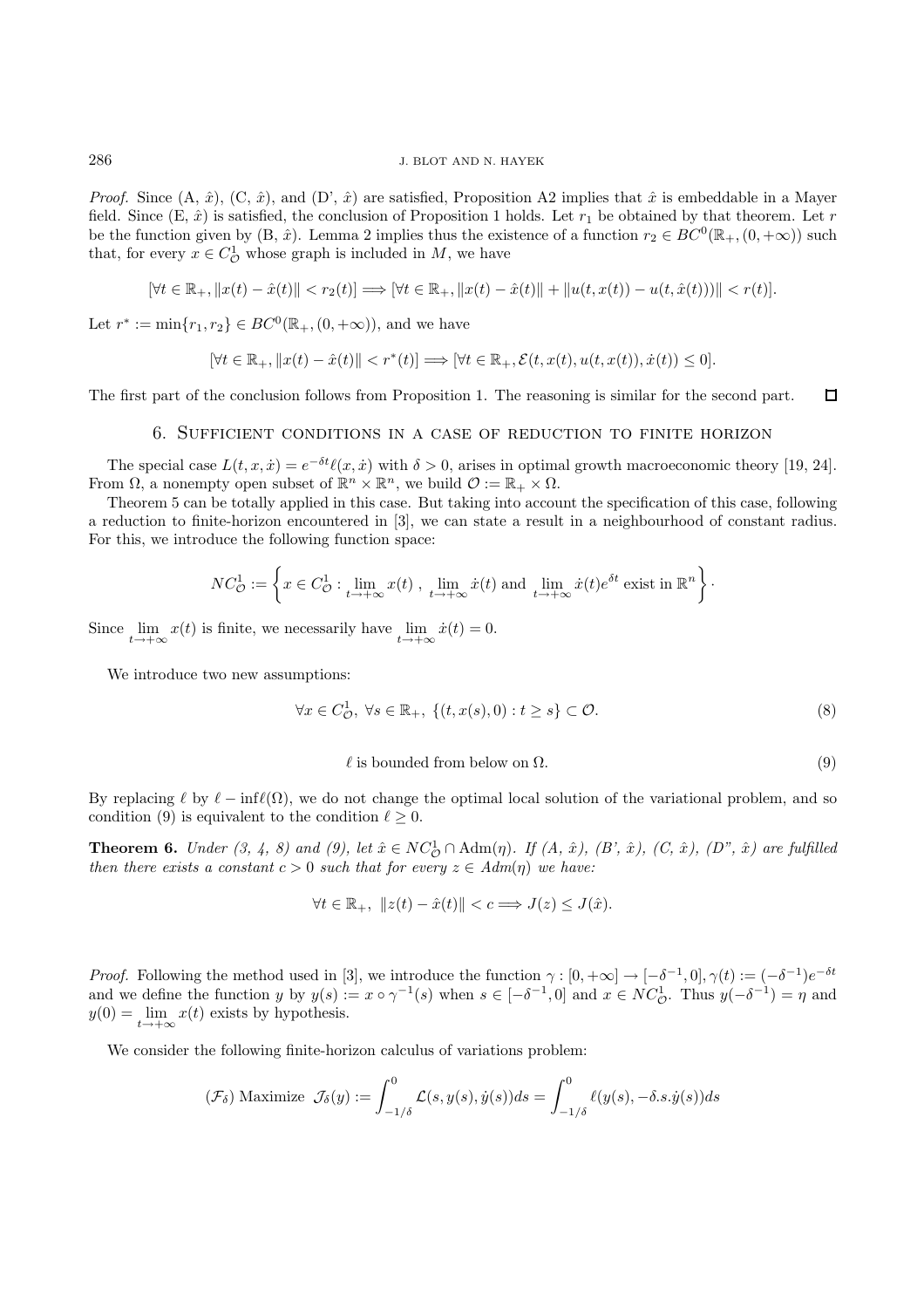when  $y \in C^1([-\delta^{-1}, 0], \mathbb{R}^n)$ ,  $(y(s), -\delta.s.\dot{y}(s)) \in \Omega$ ,  $s \in [-\delta^{-1}, 0]$ ,  $y(-\delta^{-1}) = \eta$ .

We shall first show that  $\hat{y} = \hat{x} \circ \gamma^{-1}$  is a local strong solution of this problem, in the usual sense [1]. Since  $(A, \hat{x})$  is verified,  $\hat{x}$  satisfies the following Euler-Lagrange equation:

$$
\forall t \in \mathbb{R}, \ \ell_x(\hat{x}(t), \dot{\hat{x}}(t)) = \frac{d}{dt} \ell_{\dot{x}}(\hat{x}(t), \dot{\hat{x}}(t)) - \delta \ell_{\dot{x}}(\hat{x}(t), \dot{\hat{x}}(t)).
$$

But this is equivalent to the assertion:  $\hat{y} := \hat{x} \circ \gamma^{-1}$  satisfies the following Euler-Lagrange equation:

$$
\forall s \in [-\delta^{-1},0], \quad \frac{d}{ds} \mathcal{L}_{\dot{y}}(s,\dot{y}(s),\dot{\dot{y}}(s)) = \mathcal{L}_{y}(s,\dot{y}(s),\dot{\dot{y}}(s)).
$$

Since  $(C, \hat{x})$  is verified,  $\hat{x}(t)$  satisfies the following strengthened Legendre condition:  $\ell_{\dot{x}\dot{x}}(\hat{x}(t), \dot{\hat{x}}(t))$  is negative definite, for all  $t \in \mathbb{R}_+$ . Consequently  $\hat{y}(s)$  satisfies the following Strengthened Legendre condition:  $\mathcal{L}_{\dot{y}\dot{y}}(s,\hat{y}(s),\dot{\hat{y}}(s))$  is negative definite, for all  $s \in [-\delta^{-1},0]$ . On the other hand the Jacobi equation around  $\hat{x}$  goes like (removing the argument t):

$$
\ell_{xx}(\hat{x},\dot{\hat{x}})h + \ell_{xx}(\hat{x},\dot{\hat{x}})\dot{h} = \frac{d}{dt}[\ell_{\hat{x}x}(\hat{x},\dot{\hat{x}})h + \ell_{\hat{x}\hat{x}}(\hat{x},\dot{\hat{x}})\dot{h}] - \delta(\ell_{\hat{x}x}(\hat{x},\dot{\hat{x}})h + \ell_{\hat{x}\hat{x}}(\hat{x},\dot{\hat{x}})\dot{h}).
$$

We denote it by  $(Jac)_{\hat{x}}$ . It is easy to see that h is a solution of  $(Jac)_{\hat{x}}$  if and only if  $k = h \circ \gamma^{-1}$  is a solution of  $(Jac)_{\hat{y}}$  which is (removing the argument s):

$$
\mathcal{L}_{yy}(s,\hat{y},\dot{\hat{y}})k + \mathcal{L}_{y\dot{y}}(s,\hat{y},\dot{\hat{y}})\dot{k} = \frac{d}{ds}[\mathcal{L}_{\dot{y}y}(s,\hat{y},\dot{\hat{y}})k + \mathcal{L}_{\dot{y}\dot{y}}(s,\hat{y},\dot{\hat{y}})\dot{k}].
$$

Knowing that  $(D'', \hat{x})$  is satisfied, we assert that there does not exist a conjugate point to  $-\delta^{-1}$  on  $(-\delta^{-1}, 0]$ along  $\hat{y}$ . Hence a classical theorem in finite-horizon calculus of variations problems [15] can be applied to obtain that  $\hat{y}$  is embeddable in a Mayer field  $\tilde{f}: \tilde{N} \longrightarrow \tilde{M}$ , such that  $\tilde{f}(s, \alpha) = (s, \tilde{\Phi}(s, \alpha))$  and whose slope is  $\tilde{u}: \tilde{M} \longrightarrow \mathbb{R}^n$ .

Now since  $(B', \hat{x})$  is satisfied, we obtain the following condition: there exists  $c_1 > 0$  such that for every  $(s, y, v, w)$  verifying  $s \in [-\delta^{-1}, 0], (y, v) \in \Omega, (y, w) \in \Omega$ , and for all  $s \in [-\delta^{-1}, 0], ||y - \hat{y}(s)|| + ||v - \dot{y}(s)|| < c_1$ , we have  $\mathcal{L}(s, y, w) - \mathcal{L}(s, y, v) - \mathcal{L}_y(s, y, v)(w - v) \leq 0.$ 

Since  $(\mathcal{F}_{\delta})$  is a free-endpoint problem, in order to apply a classical finite-horizon theorem that ensures that  $\hat{y}$  is a local strong solution of  $(\mathcal{F}_{\delta})$  in the usual sense, we need to have the following transversality condition fulfilled:  $\mathcal{L}_y(0, y(0), \tilde{u}(0, y(0)) = 0$ . But this is satisfied since  $\mathcal{L}_y(0, y(0), \dot{y}(0)) = \ell_x(y(0), -\delta \cdot 0 \cdot \dot{y}(0))(-\delta \cdot 0) = 0$ .

Therefore there exists  $c > 0$  such that, for every  $y \in C^1([-\delta^{-1},0])$  verifying  $y(-\delta^{-1}) = \eta$ , we have  $\|y - \hat{y}\|_{\infty}$  $\langle c \rangle$  implies  $\mathcal{J}_{\delta}(y) \leq \mathcal{J}_{\delta}(\hat{y})$ .

It is now easy to show that, for every  $z \in NC^1_{\mathcal{O}}$  verifying  $z(0) = \eta$ , we have  $|\forall t \in \mathbb{R}_+$ ,  $||z(t) - \hat{x}(t)|| < c$ implies  $J(z) \leq J(\hat{x})$ .

We finally show that, for every  $z \in \text{Adm}(\eta)$ ,  $\forall t \in \mathbb{R}_+$ ,  $||z(t) - \hat{x}(t)|| < c$  ] implies  $J(z) \leq J(\hat{x})$ . Proceeding as in [3], let  $z \in \text{Adm}(\eta)$  verify for every  $t \in \mathbb{R}_+$ ,  $[||z(t) - \hat{x}(t)|| < r$ ]. For  $T > 0$ , set  $z_T(t) := z(t)$  if  $t \in [0, T]$ and  $z_T(t) := z(T)$  if  $t \in [T, +\infty]$ . So  $\dot{z}_T(t) = 0$  if  $t > T$ . Therefore  $\dot{z}_T(t)e^{\delta t} = 0$  if  $t > T$ , and  $\lim_{t \to +\infty} \dot{z}_T(t)e^{\delta t} = 0$ .

 $\text{So } z \in NC^1_{\mathcal{O}} \cap PC^1(\mathbb{R}_+, \mathbb{R}^n)$  and verifies  $z(0) = \eta$  and for every  $t \in \mathbb{R}_+ ||z(t) - \hat{x}(t)|| < r$ . So  $J_T(z_T)$  $\geq \int_0^T L(t, z(t), \dot{z}(t))dt$  since  $\ell \geq 0$ . Therefore  $J(\hat{x}) \geq J_T(z_T) \geq \int_0^T L(t, z(t), \dot{z}(t))dt$  and  $J(\hat{x}) \geq J(z)$ .

### 7. Sufficient conditions via auxiliary functions

In the study of stability for ordinary differential equations, two families of methods exist: linearization and Lyapounov's direct methods (using auxiliary functions).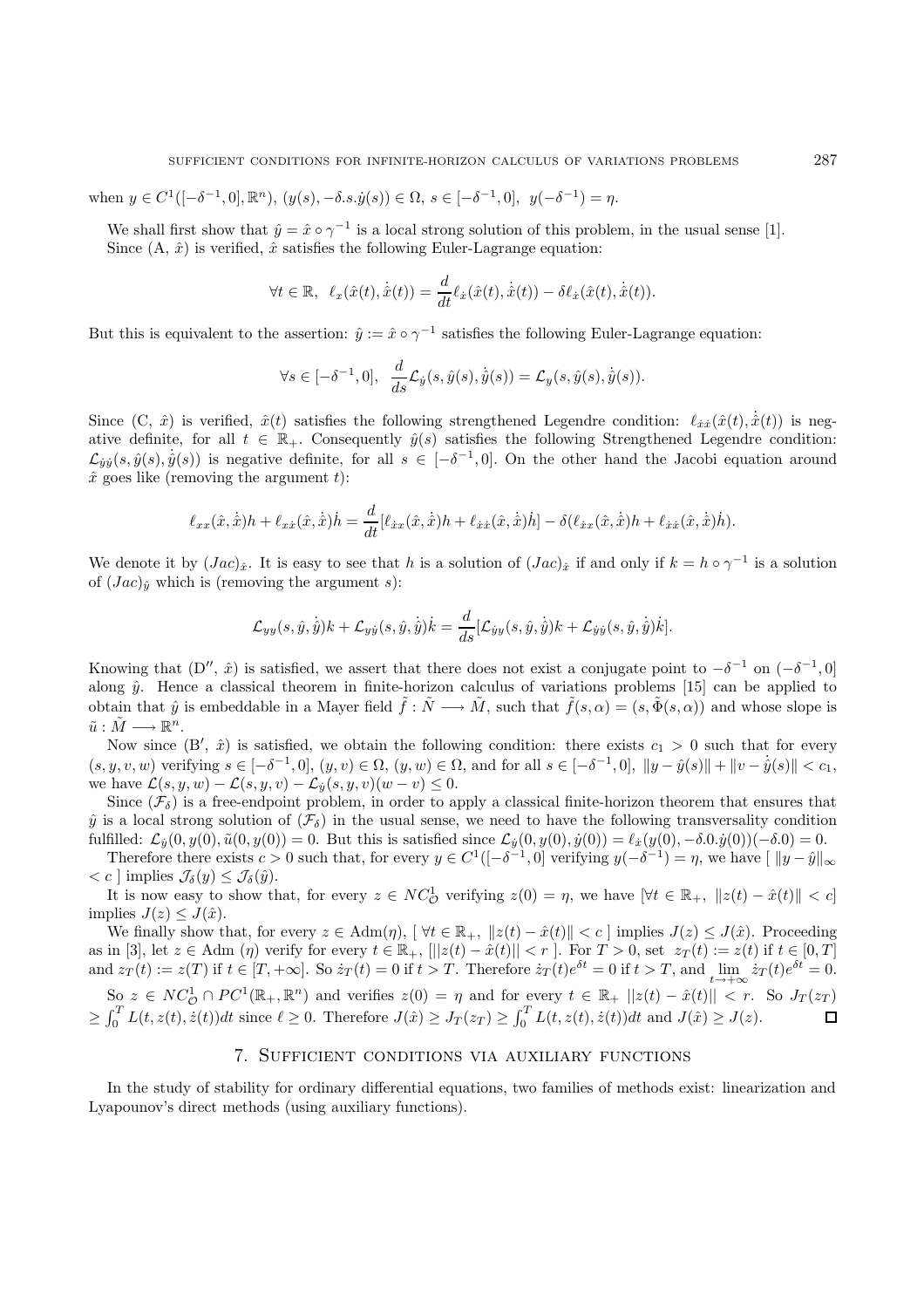Similarly, in the study of sufficient conditions for calculus of variations problems, starting with a solution of the Euler-Lagrange equation, aside the usual methods related to the Jacobi equation (that is the linearized Euler-Lagrange equation), Nehari [21] provides another method using auxiliary functions. In this section we extend his approach to infinite-horizon problems.

**Theorem 7.** Under (3), let  $\hat{x} \in C^1_{\mathcal{O}}$  satisfy  $\hat{x}(0) = \eta$ . If the following conditions are fulfilled:

- $\hat{x}$  satisfies the Euler-Lagrange equation;
- there exists a function  $G = G(t, x)$  such that for all  $t \in \mathbb{R}_+$ ,  $L G_x\dot{x} G_t$  is concave with respect to  $(x, \dot{x})$ ;
- $\limsup_{T \to +\infty} \{ [L_x(T, \hat{x}(T), \dot{\hat{x}}(T)) G_x(T, \hat{x}(T))] (x(T) \hat{x}(T)) + G(T, x(T)) G(T, \hat{x}(T)) \} \leq 0$ , for all  $x \in C^1_{\mathcal{O}}$  $T\rightarrow+\infty$ 
	- such that  $\hat{x}(0) = \eta$

then  $\hat{x}$  is (III)-optimal.

Proof. Following Nehari [21], we set

$$
\mathcal{F}(L(t, x, \dot{x})) := L(t, x, \dot{x}) - L(t, \hat{x}, \dot{\hat{x}}) - L_x(t, \hat{x}, \dot{\hat{x}})(x - \hat{x}) - L_{\dot{x}}(t, \hat{x}, \dot{\hat{x}})(\dot{x} - \dot{\hat{x}}).
$$

So

$$
J_T(x) - J_T(\hat{x})
$$
  
=  $\int_0^T \mathcal{F}(L(t, x(t), \dot{x}(t)) - \frac{dG(t, x(t))}{dt})dt + L_{\dot{x}}(T, \hat{x}(T), \dot{\hat{x}}(T))(x(T) - \hat{x}(T))$   
- $G_x(T, \hat{x}(T))(x(T) - \hat{x}(T)) + G(T, x(T)) - G(T, \hat{x}(T)).$ 

### 8. Appendix: Extremal fields

Let M be an open simply connected subset of  $\mathbb{R} \times \mathbb{R}^n$ , N be an open subset of  $\mathbb{R} \times \mathbb{R}^n$ , and  $\phi: N \longrightarrow \mathbb{R}^n$ be a mapping such that for every  $\alpha \in \text{proj}_2(N)$ ,  $\phi(., \alpha)$  is an extremal.

The mapping  $f: N \longrightarrow M$ , defined by  $f(t, \alpha) := (t, \phi(t, \alpha))$ , is called an extremal field when f is a  $C^1$ -diffeomorphism from N onto M and the partial differential  $f_t$  is of class  $C^1$  on N.

The slope u of f is the  $C^1$  mapping  $u : M \longrightarrow \mathbb{R}^n$  defined by  $u := \phi_t \circ f^{-1}$ .

A C<sup>1</sup>-curve x, defined on an interval  $\mathcal{I} \subset \mathbb{R}$ , is called embeddable in the extremal field f when, for every  $t \in \mathcal{I}$ ,  $(t, x(t)) \in M$  and  $\dot{x}(t) = u(t, x(t)).$ 

An extremal field  $f: N \longrightarrow M$ , is called a Mayer field when its slope  $u: M \longrightarrow \mathbb{R}^n$ , satisfies the following equations, for every  $(t, x) \in M$ , for every  $i \in \{1, ..., n\}$ , for every  $k \in \{1, ..., n\}$ ,

$$
\frac{\partial}{\partial x^k} L_{\dot{x}^i}(t, x, u(t, x)) = \frac{\partial}{\partial x^i} L_{\dot{x}^k}(t, x, u(t, x)).
$$

When  $n = 1$ , these equations are automatically satisfied, and so an extremal field is always a Mayer field.

**Proposition A1.** Let  $N_0$  be an open subset of  $\mathbb{R} \times \mathbb{R}^n$ , such that  $proj_1(N_0)$  is of the form  $(\underline{t}, +\infty)$ .

Let  $\phi : N_0 \longrightarrow \mathbb{R}^n$  be a mapping which satisfies the following conditions:

**(i)**  $\phi \in C^1(N_0, \mathbb{R}^n)$ , and  $\phi_t \in C^1(N_0, \mathbb{R}^n)$ .

(ii) For each  $\alpha \in \text{proj}_2(N_0)$ ,  $\phi(., \alpha)$  is an extremal on  $(\underline{t}, +\infty)$ .

(iii) There exists  $\hat{\alpha} \in \text{proj}_2(N_0)$  such that, for every  $t \in \text{proj}_1(N_0)$ , we have  $(t, \hat{\alpha}) \in N_0$  and  $\det \phi_\alpha(t, \hat{\alpha}) \neq 0$ . Then,  $\hat{x}(.) := \phi(., \hat{\alpha})$  is embeddable in an extremal field.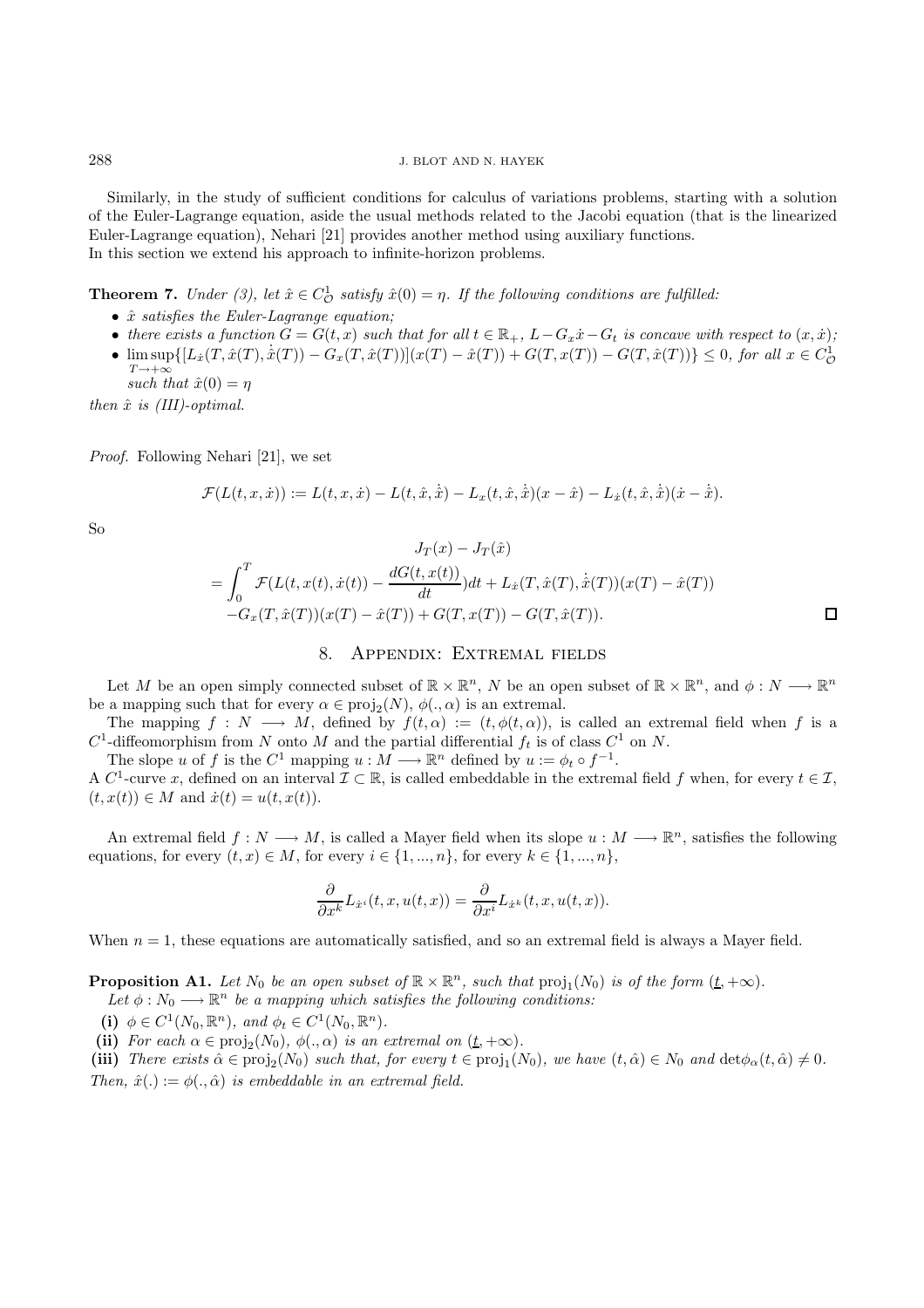*Proof.* We define the mapping  $g: N_0 \longrightarrow \mathbb{R} \times \mathbb{R}^n$  by taking  $g(t, \alpha) := (t, \phi(t, \alpha))$ . Then using assumptions (i) and (iii), we note that g is of class  $C^1$  and  $g'(t, \hat{\alpha}) \in GL(\mathbb{R} \times \mathbb{R}^n)$  for every  $t \in \text{proj}_1(N_0)$ .

Arbitrarily we take  $t_0 < t_1$  such that  $[t_0, t_1] \subset (\underline{t}, +\infty)$ . Then by using the local inversion theorem and the compactness of  $[t_0, t_1] \times {\hat{\alpha}}$ , there exists  $\rho_{t_0, t_1} > 0$  such that  $[t_0, t_1] \times B(\hat{\alpha}, \rho_{t_0, t_1}) \subset N_0$ , and the restriction of g to  $[t_0, t_1] \times B(\hat{\alpha}, \rho_{t_0, t_1})$  is one-to-one.

To simplify the notation, we set  $\rho_n := \rho_{n,n+1}$  for every  $n \geq a$ . We divide  $(t, +\infty)$  in intervals of length equal to one, starting from  $a := \min\{k \in \mathbb{Z} : k \geq \underline{t}\}$ , and we define the function  $\rho : [a, +\infty) \longrightarrow (0, +\infty)$  as follows:

$$
\rho(t) := \begin{cases} \rho_a & \text{if } t \in [a, a+1) \\ \min\{\rho_{n-1}, \rho_n\} & \text{if } t \in [n, n+1), n > a. \end{cases}
$$

We note that  $\rho$  is lower semicontinuous. The Dowker theorem ([10], p. 171), implies the existence of a function  $\Gamma \in C^0([a, +\infty), (0, +\infty))$  such that for every  $t \in [a, +\infty), \rho(t) > \Gamma(t) > 0$ .

Now we set

$$
N := \{(t, \alpha) : t \in (a, +\infty), \ \|\alpha - \hat{\alpha}\| < \Gamma(t)\}.
$$

We note that N is open in  $\mathbb{R} \times \mathbb{R}^n$ . To show that N is pathwise connected, for each  $(\tau_0, \alpha_0), (\tau_1, \alpha_1) \in N$ , we consider the path obtained by joining the segment that links  $(\tau_0, \alpha_0)$  to  $(\tau_0, \hat{\alpha})$ , the segment that links  $(\tau_0, \hat{\alpha})$ to  $(\tau_1, \hat{\alpha})$ , and the segment that links  $(\tau_1, \hat{\alpha})$  to  $(\tau_1, \alpha_1)$ . After that, to prove that N is simply connected, *i.e.* to prove that each loop  $\sigma(\theta)=(\sigma^1(\theta), \sigma^2(\theta))$  with values in N is homotopic to a point, it is easy to show that σ is homotopic to the loop  $\gamma(\theta) := (\sigma^1(\theta), \hat{\alpha})$ , and that  $\gamma$  is homotopic to the point  $(\sigma^1(0), \hat{\alpha})$ .

For each  $(t, \alpha) \in N$ , there exists  $n \in \mathbb{Z}$ ,  $n \ge a$ , such that  $t \in [n, n + 1)$  and  $\alpha \in B(\hat{\alpha}, \rho_n)$ , therefore  $(t, \alpha) \in N_0$ . And so, we have  $N \subset N_0$ .

We set  $M := g(N) \subset g(N_0)$ , and we denote by f the restriction of g to N.

Let  $(t', \alpha'), (t'', \alpha'') \in N$  such that  $f(t', \alpha') = f(t'', \alpha'')$ . Then we have  $t' = t''$ , and  $\alpha', \alpha'' \in B(\hat{\alpha}, \Gamma(t))$  $\subset B(\hat{\alpha}, \rho(t'))$ . Therefore there exists  $n \in (a, +\infty) \cap \mathbb{Z}$  such that  $t' \in [n, n + 1)$ , and so  $\alpha', \alpha'' \in B(\hat{\alpha}, \rho_n)$ . Consequently we have  $(t', \alpha'), (t', \alpha'') \in [n, n + 1) \times B(\hat{\alpha}, \rho_n)$ , and since g is one-to-one on this set, we have  $(t', \alpha') = (t'', \alpha'')$ . And so, we have proved that f is one-to-one on N.

Moreover f is of class  $C^1$  and, for each  $(t, \alpha) \in N$ ,  $f'(t, \alpha) = g'(t, \alpha) \in GL(\mathbb{R} \times \mathbb{R}^n)$ , therefore ([8], p. 56, Cor. 4.2.2),  $M = f(N)$  is open and the restriction  $f: N \longrightarrow M$  is a  $C^1$ -diffeomorphism. M is pathwise connected since f is continuous, and the associated map (between the first homotopy groups)  $f_* : \Pi_1(N) \longmapsto \Pi_1(M)$  is a bijection since f is a homeomorphism [15], and so since  $\Pi_1(N)$  is trivial,  $\Pi_1(M)$  is trivial, *i.e.* M is simply connected.  $\Box$ 

**Proposition A2.** Under (3) and (4), let  $\hat{x} \in C^1_{\mathcal{O}}$ . If  $(A, \hat{x})$ ,  $(C, \hat{x})$ , and  $(D', \hat{x})$  are fulfilled, then  $\hat{x}$  is embeddable in a Mayer field.

*Proof.* The condition  $(C, \hat{x})$  implies that there exists  $t_2 \in [t_0, 0)$  and there exists  $e \in C^0([t_2, +\infty), (0, +\infty))$ such that, for every  $(t, x, v) \in \mathcal{O}$ ,

$$
(t\in [t_2,+\infty),\|x-\hat{x}(t)\|
$$

We introduce the set  $\hat{\mathcal{O}} := \{(t, x, v) \in \mathcal{O} : t \in [t_2, +\infty), \|x - \hat{x}(t)\| < e(t), \|v - \dot{\hat{x}}(t)\| < e(t)\}.$  We see that  $\hat{\mathcal{O}}$  is open, and for each  $(t, x)$ , if  $\hat{\mathcal{O}}(t, x) := \{v \in \mathbb{R}^n : (t, x, v) \in \hat{\mathcal{O}}\}$  is nonempty, then it is convex as an intersection of two convex sets.

This will guarantee that there exists a domain  $\hat{\mathcal{D}} \subset (t_2, +\infty) \times \mathbb{R}^n \times \mathbb{R}^n$  such that  $H \in C^2(\hat{\mathcal{D}}, \mathbb{R})$ .

By setting  $\hat{p}(t) := -L_{\dot{x}}(t, \hat{x}(t), \dot{\hat{x}}(t))$ , we have  $(\hat{x}, \hat{p})$  is a solution of (5) on an interval  $(-\delta, +\infty)$ , with  $\delta > 0$ . We fix  $t^* \in (\min\{-\delta, t_2\}, 0)$ , we set  $x^* := \hat{x}(t^*)$ , we define the set  $\mathcal{T} := \{(t, \alpha) : (t, t^*, x^*, \alpha) \in \text{dom}(\mathsf{X}, \mathsf{P})\}$ , we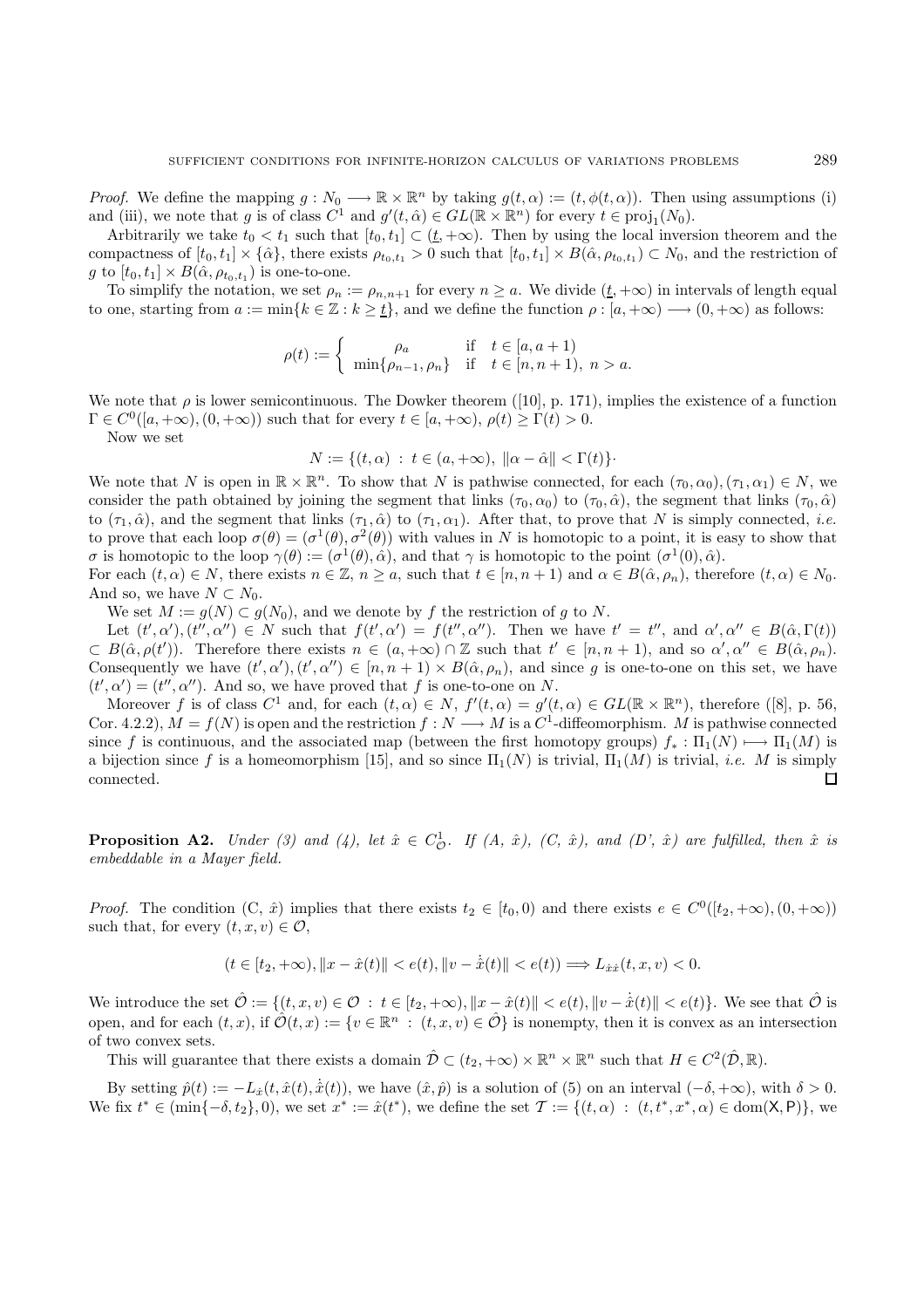### 290 J. BLOT AND N. HAYEK

define the mappings  $\phi(t,\alpha) := \mathsf{X}(t, t^*, x^*, \alpha)$  and  $\psi(t,\alpha) := \mathsf{P}(t, t^*, x^*, \alpha)$ , we consider the set  $\mathcal{A} := \{ \alpha \in \mathbb{R}^n :$  $\forall t \in (\frac{t^*}{2}, +\infty), (t, \alpha) \in \mathcal{T}, (t, \phi(t, \alpha), \psi(t, \alpha)) \in \hat{\mathcal{D}}\}$ , and we set  $N_0 := (\frac{t^*}{2}, +\infty) \times \mathcal{A}$ .

Then using (D',  $\hat{x}$ ), for every  $t \in (\frac{t^*}{2}, +\infty)$ , we have  $\det \phi_\alpha(t, \hat{\alpha}) \neq 0$ .

Since  $(X, P)$  is the flow of the ODE (5), by using the dependence theorems of ODE [1], we obtain that  $\phi_{\alpha}$ ,  $\phi_t$ ,  $\phi_{t\alpha}$ ,  $\phi_{\alpha\alpha}$  are continuous on  $N_0$ .

And we can use Proposition 1 to assert that  $\hat{x}$  is embeddable in an extremal field. To show that the extremal field is a Mayer field, the reasoning is similar to the one provided in [14], p. 323.  $\Box$ 

**Lemma A1.** Under (3), let  $\hat{x} \in C_0^1$  be embeddable in an extremal field  $f : N \longrightarrow M$  whose slope is  $u : M \longrightarrow \mathbb{R}^n$ . If  $(E, \hat{x})$  holds, then there exists  $r_1 \in BC^0(\mathbb{R}_+, (0, +\infty))$  such that, for every  $y : \mathbb{R}_+ \to \mathbb{R}^n$ verifying, for every  $t \in \mathbb{R}_+$ ,  $(t, y(t)) \in N$ ,  $(t, y(t), u(t, y(t))) \in \mathcal{O}$  and  $||y(t) - \hat{x}(t)|| < r_1(t)$ , we have:  $\lim_{t \to +\infty} L_x(t, y(t), u(t, y(t))) = 0.$ 

Proof. We set  $g(t, y) := L_x(t, y, u(t, y))$ . For each  $n \in \mathbb{N}$ ,  $\{(t, \hat{x}(t)) : t \in [n, n + 1]\}$  is compact and g is continuous, so the Heine-Schwartz theorem ([26], p. 355), implies that there exists  $\beta_n > 0$  such that, for every  $y: \mathbb{R}_+ \to \mathbb{R}^n$  verifying, for every  $t \in \mathbb{R}_+$ ,  $(t, y(t)) \in N$ ,  $(t, y(t), u(t, y(t))) \in \mathcal{O}$ , we have:

$$
(\forall t \in [n, n+1], ||y(t) - \hat{x}(t)|| \leq \beta_n) \Longrightarrow
$$
  

$$
\left(\forall t \in [n, n+1], ||g(t, y(t)) - g(t, \hat{x}(t))|| \leq \frac{1}{n+1}\right)
$$

·

We define the function  $\beta : \mathbb{R}_+ \longrightarrow (0, +\infty)$  as follows:

$$
\beta(t) := \min\{\beta_k : 0 \le k \le n+1\} \text{ when } t \in [n, n+1).
$$

Hence  $\beta$  is lower semicontinuous. Then the Dowker theorem ensures the existence of a function  $r_1 \in BC^0$  ( $\mathbb{R}_+$ ,  $(0, +\infty)$ ) such that  $\beta(t) \ge r_1(t) > 0$  for every  $t \in \mathbb{R}_+$ .

If  $y \in C^1(\mathbb{R}_+, \mathbb{R}^n)$  is such that, for every  $t \in \mathbb{R}_+$ ,  $(t, y(t)) \in N$ ,  $(t, y(t), u(t, y(t))) \in \mathcal{O}$ ,  $||y(t) - \hat{x}(t)|| < r_1(t)$ , then for each  $t \in (0, +\infty)$ , there exists  $n \in \mathbb{N}$  verifying  $t \in [n, n + 1)$ , and so we have  $||y(t) - \hat{x}(t)|| \leq \beta_n$ that implies  $||g(t, y(t)) - g(t, \hat{x}(t))|| \le \frac{1}{n+1} < \frac{1}{t}$ , therefore we have:  $||g(t, y(t))|| \le ||g(t, \hat{x}(t))|| + \frac{1}{t}$ . And since  $\lim_{t \to +\infty} g(t, \hat{x}(t)) = 0$ , we obtain  $\lim_{t \to +\infty} g(t, y(t)) = 0$ .

When we consider an extremal field  $f : N \longrightarrow M$  whose slope is  $u : M \longrightarrow \mathbb{R}^n$ , for each curve  $x \in C^1_{\mathcal{O}}$  such that, for every  $t \in \mathbb{R}_+$ ,  $(t, x(t), u(t, x(t))) \in M$ , for each  $T \in (0, +\infty)$ , we denote by  $[x]_T$  the parametrized curve  $t \longmapsto (t, x(t)),$  from  $[0, T]$  in  $\mathbb{R}^N$ , and we define the following line integral:

$$
J_T^*(x):=\int\limits_{[x]_T}[L(t,x,u(t,x))-L_{\dot{x}}(t,x,u(t,x)).u(t,x)]dt+\sum\limits_{k=1}^nL_{\dot{x}^k}(t,x,u(t,x))dx_k.
$$

Under (3), for every  $(t, x) \in M$ , the following equality holds:

$$
L_x(t, x, u(t, x)) = L_{\dot{x}t}(t, x, u(t, x)) + L_{\dot{x}x}(t, x, u(t, x)).u(t, x) + L_{\dot{x}\dot{x}}(t, x, u(t, x)).[u_t(t, x) + u_x(t, x).u(t, x)].
$$
\n(10)

**Proposition A3.** Under (3), let  $\hat{x} \in C_0^1$  satisfy  $\hat{x}(0) = \eta$ . If  $\hat{x}$  is embeddable in a Mayer field  $f : N \longrightarrow M$ whose slope is  $u : M \longrightarrow \mathbb{R}^n$ , and if  $(E, \hat{x})$  is satisfied, then there exists  $r_1 \in BC^0(\mathbb{R}_+, (0, +\infty))$  such that, for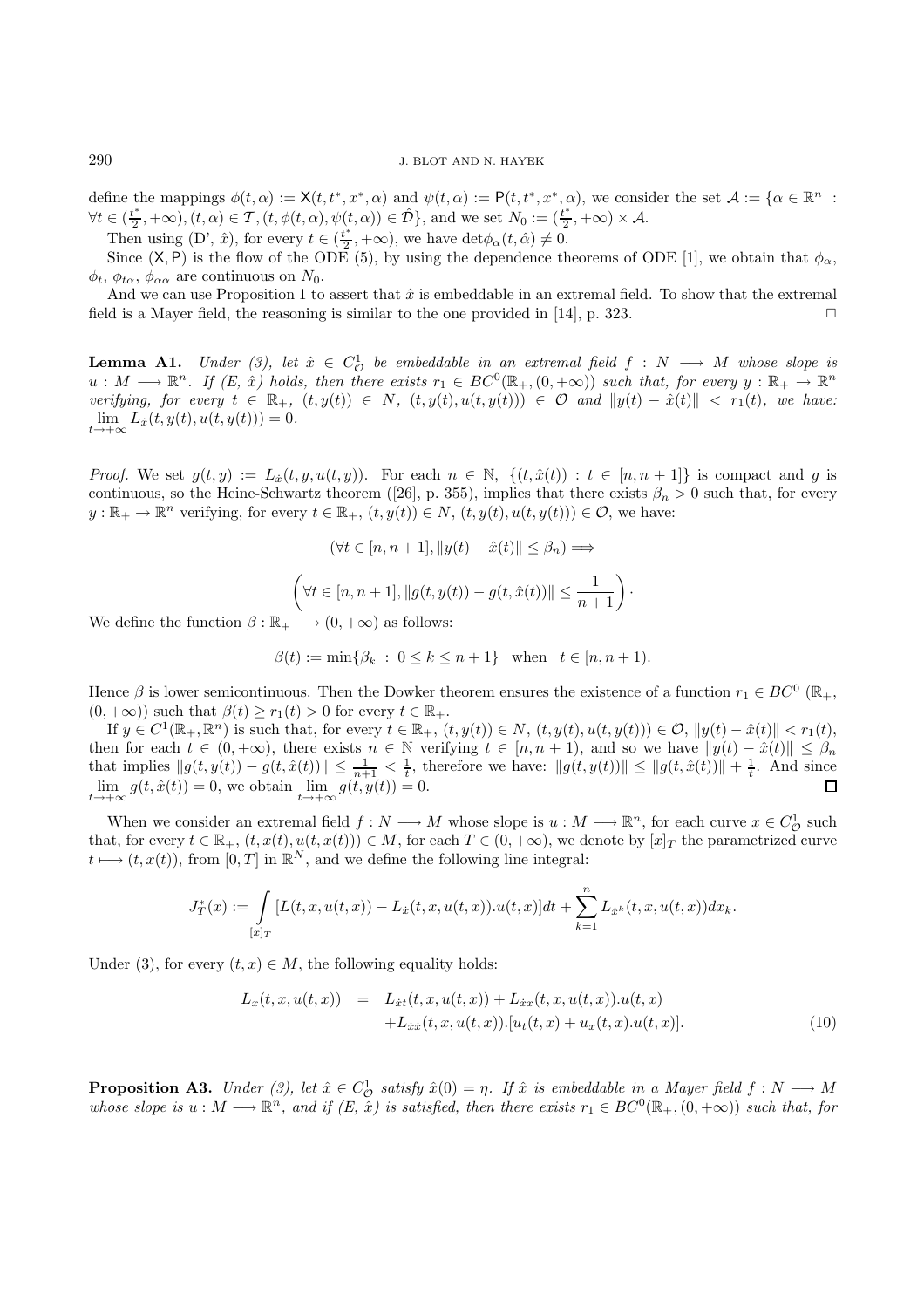every  $x \in C_0^1$  verifying  $x(0) = \eta$ , and for every  $t \in \mathbb{R}_+$ ,  $(t, x(t)) \in M$ ,  $||x(t) - \hat{x}(t)|| < r_1(t)$ , the two following assertions hold:

(i) 
$$
\lim_{T \to +\infty} (J_T^*(x) - J_T^*(\hat{x})) = 0.
$$
  
\n(ii) 
$$
\limsup_{T \to +\infty} (J_T(x) - J_T(\hat{x})) = \limsup_{T \to +\infty} \int_0^T \mathcal{E}(t, x(t), u(t, x(t)), \dot{x}(t)) dt.
$$

*Proof.* Since f is a Mayer field, by using (10), the integrand of  $J_T^*(x)$  satisfies the conditions which ensure that  $J_T^*(x)$  is independent of the path of integration and which permit us to define  $F : M \longrightarrow \mathbb{R}$  such that  $F_t = L - L_x \cdot u$  and  $F_x = L_x$  [8], the arguments of F and u being  $(t, x)$  and those L and  $L_x$  being  $(t, x, u(t, x))$ . Hence we have

$$
J_T^*(x) - J_T^*(\hat{x}) = F(T, x(T)) - F(T, \hat{x}(T)).
$$

So by using the mean-value theorem we obtain

$$
|J_T^*(x) - J_T^*(\hat{x})| \le \sup_{\gamma_T \in (x(T), \hat{x}(T))} ||L_{\hat{x}}(T, \gamma_T, u(T, \gamma_T))|| \cdot ||x(T) - \hat{x}(T)||.
$$

If r<sub>1</sub> denotes the function provided by Lemma A1, if now we assume that  $||x(t)-\hat{x}(t)|| < r_1(t)$ , for every  $t \in \mathbb{R}_+$ , then we can assert that  $\lim_{T \to +\infty} L_x(T, \gamma_T, u(T, \gamma_T)) = 0$  which implies (i).

To prove (ii) it is sufficient to note that  $J_T(\hat{x}) = J_T^*(\hat{x})$ ,  $J_T(x) - J_T(\hat{x}) = J_T(x) - J_T^*(x) + J_T^*(x) - J_T^*(\hat{x})$ and to use (i).

#### **REFERENCES**

- [1] V.M. Alexeev, V.M. Tikhomirov and S.V. Fomin, Commande optimale, French translation. Mir, Moscow (1982).
- [2] K.J. Arrow, Applications of Control Theory to Economic Growth. Math. of the Decision Sciences, edited by G.B. Dantzig and A.F. Veinott Jr. (1968).
- [3] J. Blot and P. Cartigny, Optimality in Infinite-Horizon Problems under Signs Conditions. J. Optim. Theory Appl. (to appear).
- [4] J. Blot and N. Hayek, Second-Order Necessary Conditions for the Infinite-Horizon Variational Problems. Math. Oper. Res. **21** (1996) 979-990.
- [5] J. Blot and Ph. Michel, First-Order Necessary Conditions for the Infinite-Horizon Variational Problems. J. Optim. Theory Appl. **88** (1996) 339-364.
- [6] N. Bourbaki, Fonctions d'une variable réelle. Hermann, Paris (1976).
- [7] D.A. Carlson, A.B. Haurie and A. Leizarowitz, Infinite Horizon Optimal Control, Deterministic and Stochastic Systems, Second Edition. Springer-Verlag, Berlin (1991).
- [8] H. Cartan, *Calcul Différentiel*. Hermann, Paris (1967).
- [9] L. Cesari, Optimization Theory and Applications: Problems with Ordinary Differential Equations. Springer-Verlag, New York (1983).
- [10] J. Dugundji, Topology. Allyn and Bacon, Boston (1966).
- [11] G.E. Ewing, Calculus of Variations, with Applications. Dover Pub. Inc., New York (1985).
- [12] W.H. Fleming and R. Rishel, Deterministic and Stochastic Optimal Control. Springer-Verlag, New York (1975).
- [13] W.H. Fleming and H.M. Soner, Controlled Markov Processes and Viscosity Solutions. Springer-Verlag, New York (1993).
- [14] M. Giaquinta and S. Hildebrandt, Calculus of Variations I. Springer-Verlag, Berlin (1996).
- [15] C. Godbillon, Éléments de topologie algébrique. Hermann, Paris (1971).
- [16] R.F. Hartl, S.P. Sethi and R.G. Vickson, A Survey of the Maximum Principles for Optimal Control Problems with State Constraints. SIAM Rev. **37** (1995) 181-218.
- [17] M.H. Hestenes, Calculus of Variations and Optimal Control Theory. Robert E. Krieger Publ. Comp., Huntington, N.Y. (1980).
- [18] G. Leitman and H. Stalford, A Sufficiency Theorem for Optimal Control. J. Optim. Theory Appl. **VIII** (1971) 169-174.
- [19] D. Leonard and N.V. Long, Optimal Control Theory and Static Optimization in Economics. Cambridge University Press, New York (1992).
- [20] O.L. Mangasarian, Sufficient Conditions for the Optimal Control of Nonlinear Systems. SIAM J. Control **IV** (1966) 139-152.
- [21] Z. Nehari, Sufficient Conditions in the Calculus of Variations and in the Theory of Optimal Control. Proc. Amer. Math. Soc. **39** (1973) 535-539.